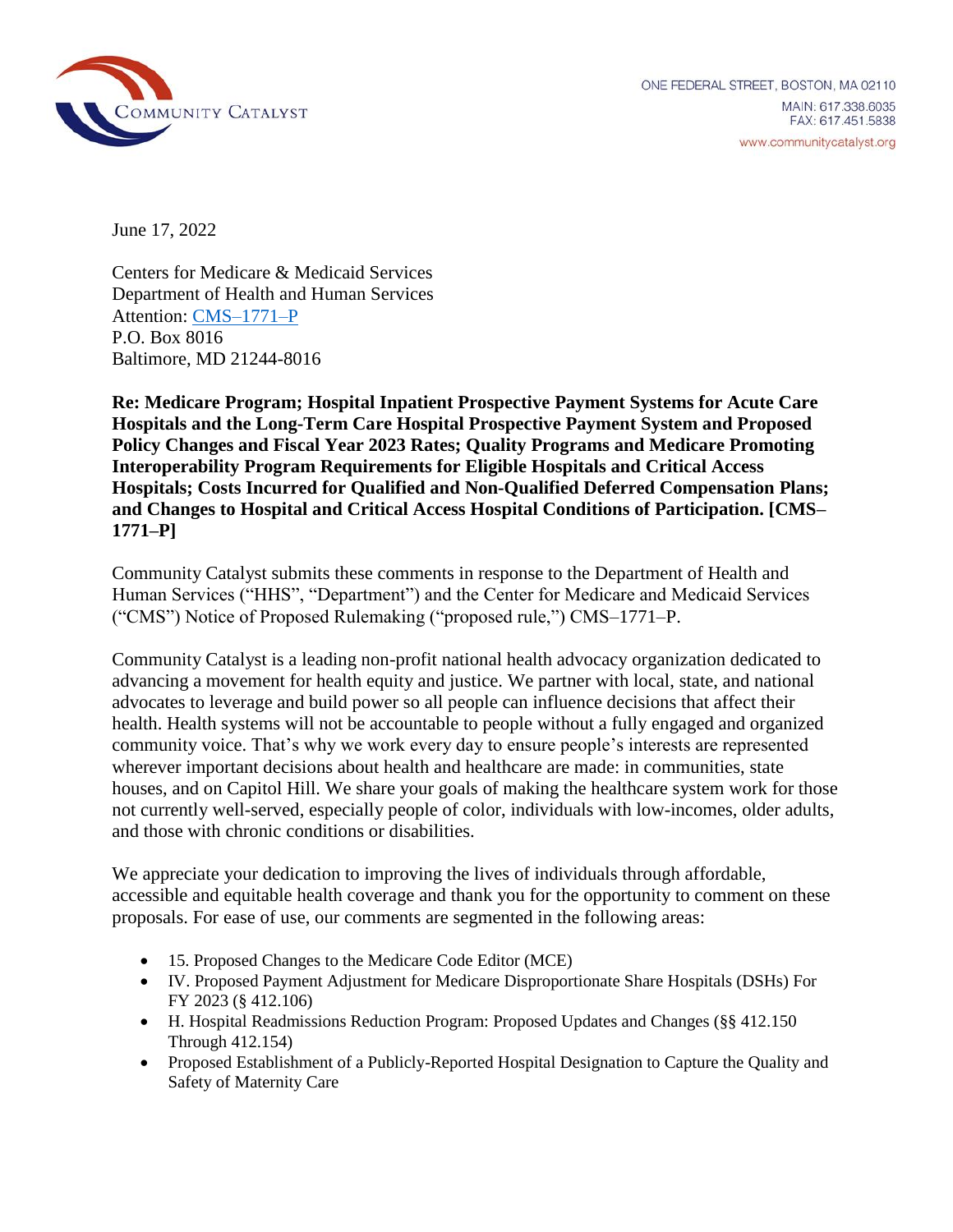- B. Overarching Principles for Measuring Healthcare Quality Disparities Across CMS Quality Programs—Request for Information
- Overarching Comments to CMS Health Equity Strategies
- Additional recommendations to address the burden of medical debt

# **15. Proposed Changes to the Medicare Code Editor (MCE)**

We have concerns about the continued existence of ICD codes that are sex specific. The designation of certain codes as being "male-only" or "female-only" can cause denial of services to patients whose gender markers conflict with sex-specific categorizations of certain services. For example, a transgender man whose gender marker is now male, may still need treatment for cervical cancer or surgery to remove fibroids. When the ICD codes for such services are categorized as "female-only" the patient could encounter a denial or delay of treatment, or be subjected to a stigmatizing and traumatic effort to demonstrate eligibility for such care. Similarly, a transgender woman with a female gender marker may still need such services as treatment for prostate cancer. Although we understand the need to align an individual's historical health data with that of their gender identity and personal anatomy, while ensuring interoperability, removal of sex specific ICD codes would also benefit transgender and nonbinary people who would select an X gender marker. We applaud the Biden/Harris Administration with its State Department Gender "X" policy, but in the wake of Executive Order 13985 – Advancing Racial Equity and Support for Underserved Communities Through the Federal Government – we also welcome any opportunity to usher a "whole of government" strategy.

# **IV. Proposed Payment Adjustment for Medicare Disproportionate Share Hospitals (DSHs) For FY 2023 (§ 412.106)**

Disproportionate Share Hospital adjustments compensate hospitals for the additional resources required to care for patients who have low incomes, including those with no health insurance or who are covered by Medicaid. The proposed rule continues the general framework for computing a hospital's Medicare DSH adjustment, which includes accounting for the hospital's uncompensated care, as reported in Worksheet S-10 of the Medicare cost report. We recommend that the Medicare DSH method be strengthened so that, in addition to DSH policy compensating hospitals for treating all Medicare beneficiaries, it also improves access and equity for the people whom DSH is explicitly designed to benefit.

**We recommend that the DSH methodology include requirements for all hospitals (including non-profit, government-owned, and for-profit hospitals) that would serve to reduce the occurrence of medical debt among hospital patients, by promoting the use of best practices for patient accounts and by strengthening incentives for hospitals to offer financial assistance to eligible patients.**

Medical debt, even in relatively small amounts, is a barrier to health care access that disproportionately affects people with limited means who are without health insurance or whose insurance requires significant out-of-pocket contributions. About 17 percent of U.S. households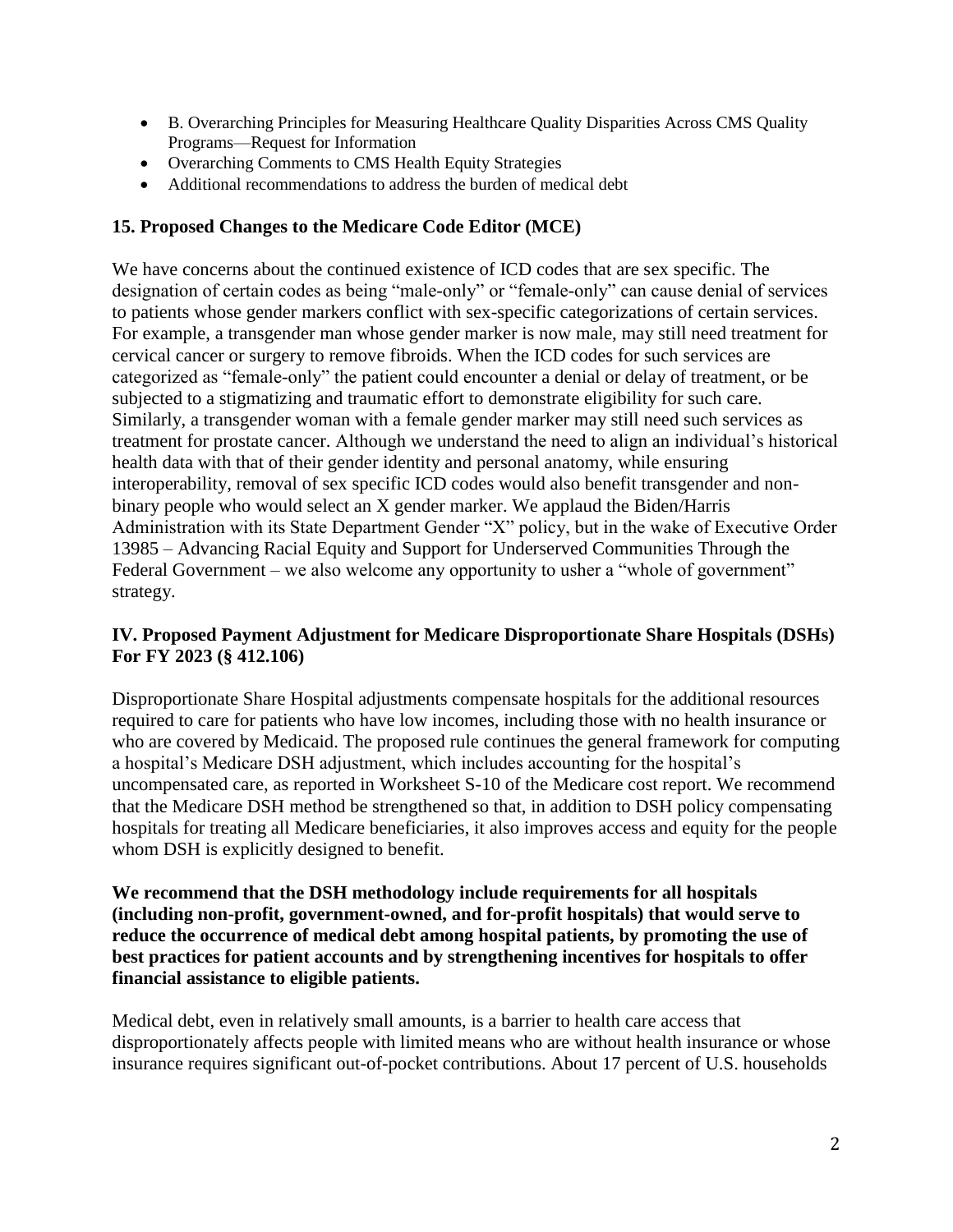held at least \$195 billion in medical debt in 2019, according to the Census Bureau.<sup>1</sup> As a result of discriminatory barriers to affordable coverage and care, some people are at greater risk. Indeed, there is a disproportionate effect on Black and Brown people and other oppressed or excluded populations, with nearly 27 percent of Black households and just under 19 percent of Latinx families having medical debt. In addition, households with income of less than 133 percent of the federal poverty level are more likely to have problems paying medical bills. Families in households with children are far more likely to have medical debt than those with no children in the household. Families in which a member has a disability are nearly twice as likely to have medical debt as those families in which no family member has a disability.<sup>2</sup> Other data show that concern about health care costs causes people not to receive care they need. About nine percent of all adults in 2020, including 10 percent of Black adults and 13 percent of Latinx adults, delayed or went without care because of cost concerns.<sup>3</sup>

Evidence shows people facing unaffordable medical bills may then be subjected to aggressive billing and collection practices. Some of the nation's largest, most prestigious and financially sound non-profit hospitals and health systems provide significantly less in community investment than they receive in tax breaks.<sup>4</sup> Some of these same health systems are among those that have taken legal action against thousands of patients with limited incomes,<sup>5</sup> who often lack legal representation to defend themselves in court.<sup>6</sup> In at least one state, it was documented that large health systems were commonly the source of medical debt for those filing for bankruptcy.<sup>7</sup> Interest added to medical debt makes the cost of health care even more unaffordable for people with low and moderate incomes. Medical bills account for 58% of collection accounts on credit reports, and it is estimated that \$88 billion in medical debt sits on people's credit reports. The reporting of medical debt in arrears has an oversized detrimental effect on people's credit scores.

In order to address the burden of medical debt for many individuals and families and ensure community economic stability, we strongly urge CMS to keep in mind these following principles:<sup>8</sup>

l <sup>1</sup> Kaiser Family Foundation (2022). The burden of medical debt in the United States. [https://www.kff.org/health](https://www.kff.org/health-costs/press-release/1-in-10-adults-owe-medical-debt-with-millions-owing-more-than-10000/)[costs/press-release/1-in-10-adults-owe-medical-debt-with-millions-owing-more-than-10000/](https://www.kff.org/health-costs/press-release/1-in-10-adults-owe-medical-debt-with-millions-owing-more-than-10000/) accessed 6/14/22

<sup>2</sup> U.S. Census Bureau (2021). [https://www.census.gov/library/stories/2021/04/who-had-medical-debt-in-united](https://www.census.gov/library/stories/2021/04/who-had-medical-debt-in-united-states.html)[states.html](https://www.census.gov/library/stories/2021/04/who-had-medical-debt-in-united-states.html) accessed 6/14/22

<sup>&</sup>lt;sup>3</sup> Peterson-KFF Health System Tracker. How does cost affect access to care? [https://www.healthsystemtracker.org/chart-collection/cost-affect-access](https://www.healthsystemtracker.org/chart-collection/cost-affect-access-care/#Percent%20of%20adults%20by%20self-reported%20health%20status%20and%20insurance%20status,%202020%C2%A0)[care/#Percent%20of%20adults%20by%20self-](https://www.healthsystemtracker.org/chart-collection/cost-affect-access-care/#Percent%20of%20adults%20by%20self-reported%20health%20status%20and%20insurance%20status,%202020%C2%A0)

[reported%20health%20status%20and%20insurance%20status,%202020%C2%A0,](https://www.healthsystemtracker.org/chart-collection/cost-affect-access-care/#Percent%20of%20adults%20by%20self-reported%20health%20status%20and%20insurance%20status,%202020%C2%A0) accessed 6/14/22 <sup>4</sup> The 41 Hospitals Costing Communities \$4 Billion, The Lown Institute Hospital Index, August 5, 2021 <https://lownhospitalsindex.org/publication/the-41-hospitals-costing-communities-4-billion/>

<sup>&</sup>lt;sup>5</sup> There's no way I can pay for this:' One of America's largest hospital chains has been suing thousands of patients during the pandemic, CNN, May 198, 2021 [https://www.cnn.com/2021/05/17/us/hospital-lawsuits](https://www.cnn.com/2021/05/17/us/hospital-lawsuits-pandemicinvs/index.html)[pandemicinvs/index.html](https://www.cnn.com/2021/05/17/us/hospital-lawsuits-pandemicinvs/index.html)

 $\frac{6}{6}$  St. Dominic Knew Patients Couldn't Afford Care. It Sued Them Anyway, Mississippi Center for Investigative Reporting, August 6, 2021 [https://www.mississippicir.org/news/st-dominic-knew-patients-couldnt-afford-care-it](https://www.mississippicir.org/news/st-dominic-knew-patients-couldnt-afford-care-it-sued-them-anyway)[sued-them-anyway](https://www.mississippicir.org/news/st-dominic-knew-patients-couldnt-afford-care-it-sued-them-anyway) 

<sup>7</sup> Unhealthy Debt-Medical Costs and Bankruptcies in Oregon, OSPIRG, Fall 2021 [https://ospirg.org/sites/pirg/files/reports/OSPIRG\\_Unhealthy-Debt%20FINAL%20%281%29.pdf](https://ospirg.org/sites/pirg/files/reports/OSPIRG_Unhealthy-Debt%20FINAL%20%281%29.pdf)

<sup>8</sup> For additional detail, see Community Catalyst, Principals for Improving Community Economic Stability Through Hospital Billing Policies. [https://www.communitycatalyst.org/resources/tools/the-advocates-resource-community-](https://www.communitycatalyst.org/resources/tools/the-advocates-resource-community-power-leading-the-charge-to-improve-community-benefit-and-economic-stability/pdf/Principles-for-Improving-Financial-Assistance-0615-FINAL.pdf)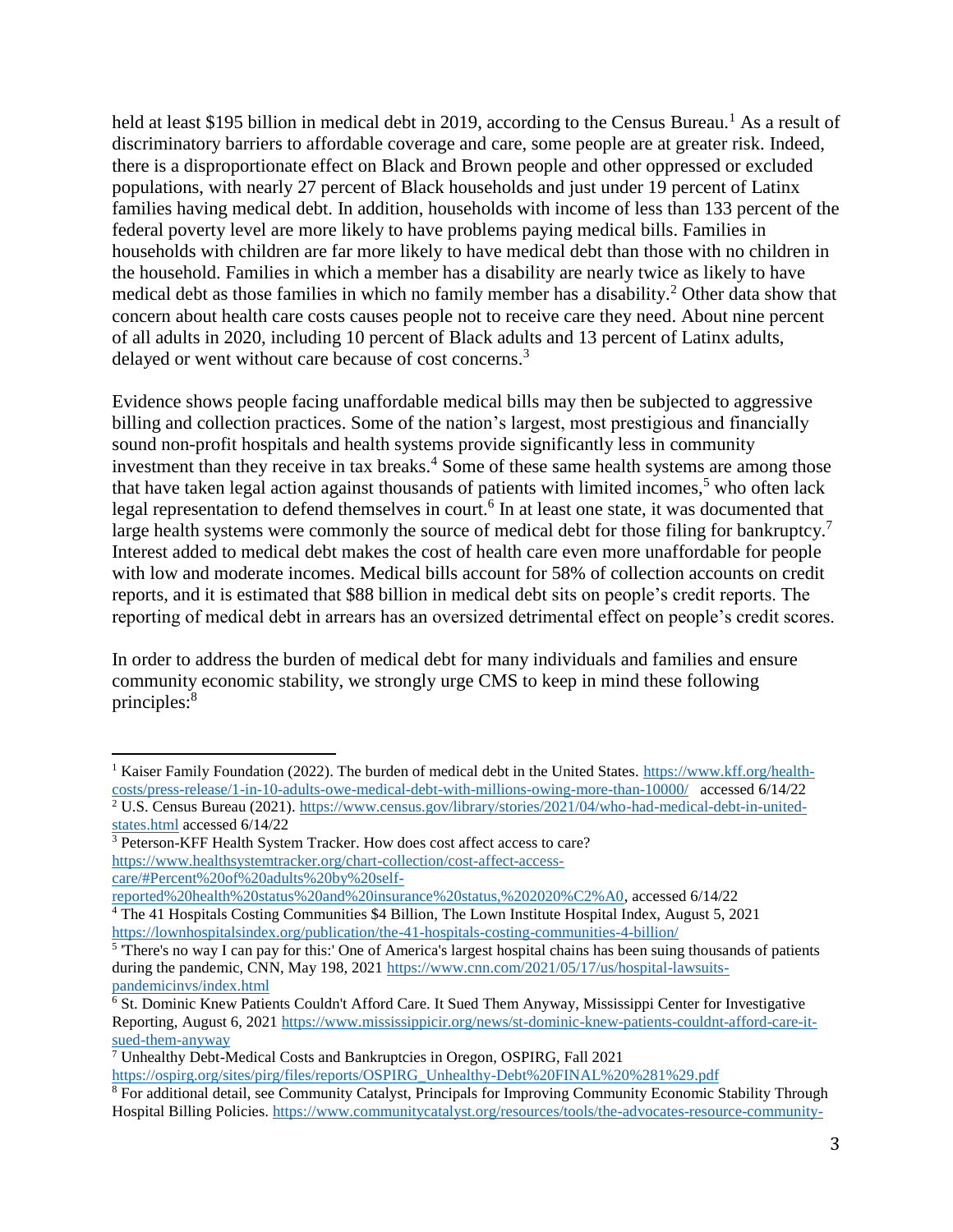- *Equity*: hospitals should examine their financial assistance policies to ensure they do not discriminate based on age, sex at birth, gender identity, race or ethnicity, disability status, health status, language, immigration status, sexual orientation, or religious affiliation and implement a concrete action plan to address health disparities, advance health equity and improve community health.
- *Transparency:* Hospitals should make their policies easily available to the public, proactively inform patients of their policies and screen them for eligibility and make the application process simple and flexible.
- *Affordability:* Hospitals should avoid excessive charges, adopt policies that protect patients of limited means from financial burdens, and eschew all billing and collection practices that impoverish patients and worsen economic inequities.
- *Inclusivity*: Hospitals should be responsive to community needs by soliciting, listening to, and incorporating patient feedback, and by partnering with community organizations to identify and provide focused outreach and support to demographic and geographic communities most likely to need financial assistance.
- *Accountability*: Hospitals should educate staff about financial assistance policies, institute internal processes to ensure compliance with the policies, and conduct annual reviews to address evolving community needs based on inclusive feedback practices.

To that end, we specifically recommend:

 $\overline{\phantom{a}}$ 

- **1.** *Requiring that hospitals meet certain Conditions of Participation (CoPs) and Conditions of Coverage (CfCs) to receive all or part of their Medicare DSH adjustment*, including:
	- Proactively and universally screening *all* patients for coverage options, including the financial assistance programs offered by the hospital;
	- Developing a formal financial assistance policy that is extended to the underinsured as well as all uninsured patients; disseminating and making it available and known to the public;
	- Limiting fees at the Medicare or Medicaid rate, for patients eligible for financial assistance;
	- Prohibiting unfair, unethical, and questionable billing and collection actions that impoverish patients. Those include, but are not limited to, liens on homes, since a home is the only asset for many low-income people, wage garnishments for low-and moderateincome people, and body attachments or civil actions that lead to arrest or incarceration.
- **2.** *In working with patients to meet standards for their financial assistance and billing policies, requiring hospitals to attest to adoption of the industry-based Health Care Financial Management Association's (HFMA) "Best Practices for Resolution of Medical Accounts.*<sup>"9</sup> These best practices emphasize the importance of screening for coverage and financial assistance as well as meaningful and culturally responsive engagement with patients, and caregivers when appropriate, at every stage of a hospital inpatient experience (pre-service, pre-discharge, and post-discharge) and build on HFMA's past work in patient-

[power-leading-the-charge-to-improve-community-benefit-and-economic-stability/pdf/Principles-for-Improving-](https://www.communitycatalyst.org/resources/tools/the-advocates-resource-community-power-leading-the-charge-to-improve-community-benefit-and-economic-stability/pdf/Principles-for-Improving-Financial-Assistance-0615-FINAL.pdf)[Financial-Assistance-0615-FINAL.pdf,](https://www.communitycatalyst.org/resources/tools/the-advocates-resource-community-power-leading-the-charge-to-improve-community-benefit-and-economic-stability/pdf/Principles-for-Improving-Financial-Assistance-0615-FINAL.pdf) accessed 6/14/22.

<sup>9</sup> [https://www.hfma.org/content/dam/hfma/Documents/industry-initiatives/best-practices-medical-resolution](https://www.hfma.org/content/dam/hfma/Documents/industry-initiatives/best-practices-medical-resolution-medical-accounts.pdf)[medical-accounts.pdf,](https://www.hfma.org/content/dam/hfma/Documents/industry-initiatives/best-practices-medical-resolution-medical-accounts.pdf) accessed June 10, 2022.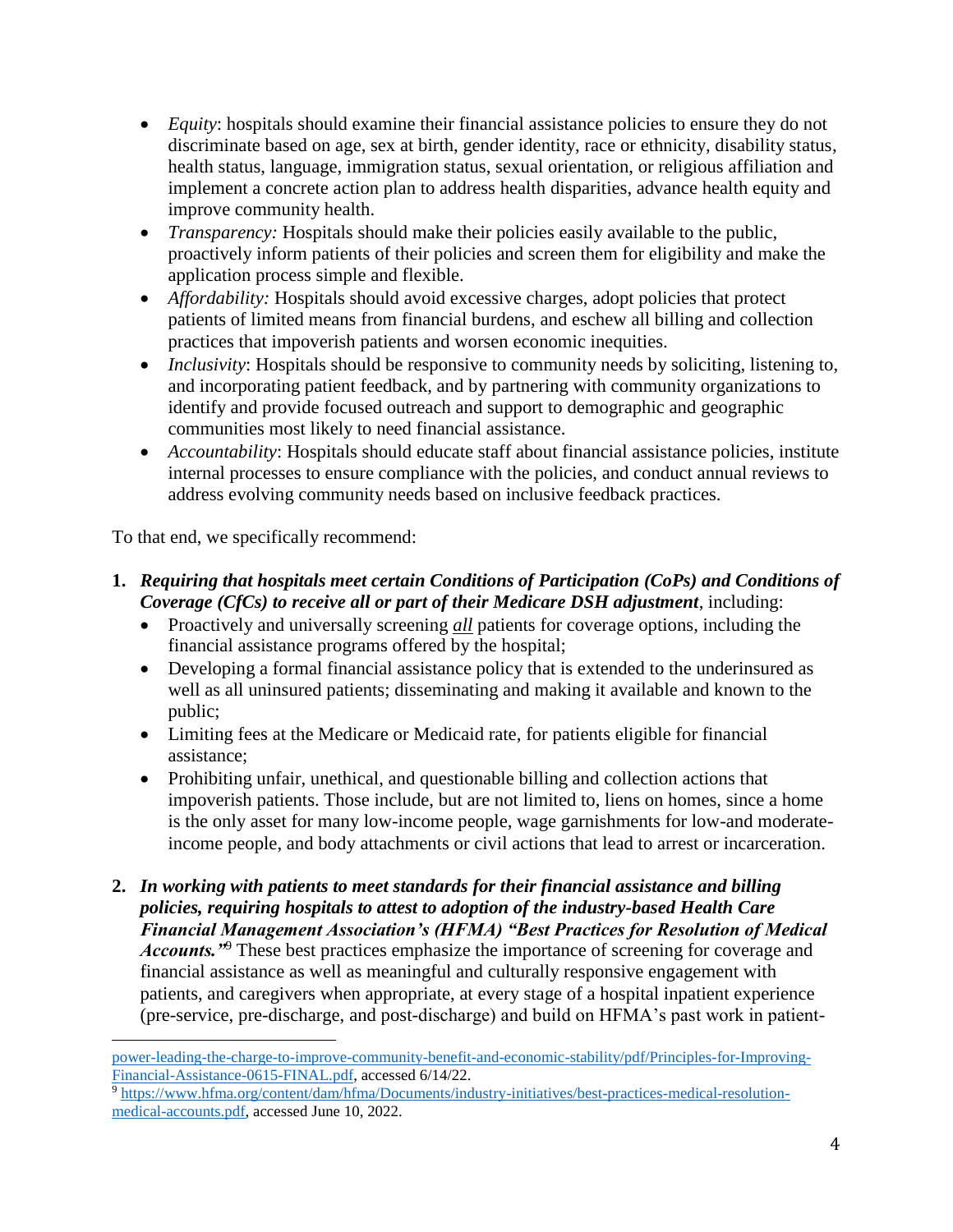friendly billing [in a manner understandable by patients with low health and financial health literacy], culturally appropriate patient communication, and price transparency. Consulting with patient representatives to reach agreement on policies will ensure a hospital's adherence to best practices and increase the likelihood that patients eligible for financial assistance will be informed about the availability of assistance and apply for it, and that billing and collections policies will meet IRS standards.

- **3.** *Conducting a Community Health Needs Assessment (CHNA) every three years and adopting an implementation strategy to address identified community health needs.* Section  $501(r)(3)$  of the Internal Revenue Code requires that not-for-profit hospitals conduct a CHNA to retain tax-exempt status under Section  $501(c)(3)$ . We strongly urge CMS to extend or mirror a version of this requirement to for-profit hospitals. Many hospitals will undoubtedly approach their assessment and planning with an eye for minimally complying with the federal regulations. However, at Community Catalyst, we see CHNAs as opportunities for community-based organizations to forge strong partnerships with hospitals, and meaningfully engage in the process to ensure that hospitals' limited community benefit resources are appropriately targeted to achieve equity and rectify longstanding injustices. Implementing such a policy would benefit hospitals in making steps towards screening for social risk factors. CMS' Accountable Health Communities Model found that leveraging community partnerships was key to advancing screening, referral, and navigation efforts. The model also critically included Community Advisory Boards, that were pivotal in identifying community needs, utilizing data to assist with planning for a gap analysis, and considering how to develop quality improvement processes. We encourage CMS to capitalize on its investments and lessons learned by developing guidance on meaningful community engagement for hospitals to use in their CHNA process. In addition, the issue brief "Centering Racial Justice in Hospital Community Benefit Investment: Authentic Community Engagement Strategies in Community Health Needs Assessments"<sup>10</sup> provides two examples of best practices for meaningful engagement in community health needs assessments.
- **4.** *Redefining "uncompensated care" to align with the definitions used to determine community benefit spending under the Internal Revenue Code*. The rule proposes continuing to use Line 30 from Worksheet S-10 of the Medicare cost report as the hospitalspecific value of uncompensated costs ("Factor 3") in computing a hospital's DSH adjustment. In addition to the cost of charity care, Line 30 includes the costs of non-Medicare bad debt and non-reimbursable Medicare bad debt. In contrast, the IRS definition of financial assistance counted toward a hospital's community benefit obligation excludes "bad debt or uncollectible charges that the organization recorded as revenue but wrote off due to a patient's failure to pay, or the cost of providing such care to such patients."<sup>11</sup> We recommend that Factor 3 be revised to be consistent with this definition, which refers to a related aspect of a hospital's mission and a similar patient population. This modification will also have a policy benefit of interest to CMS, in that it will incentivize hospitals to apply their financial assistance policies more assertively, as bad debt would no longer be reimbursable through DSH, but charity care (financial assistance) would. Further, any resulting reduction in hospitals' bad debt would mean a reduction in consumers' medical debt, which imposes

l

<sup>&</sup>lt;sup>10</sup> <https://www.communitycatalyst.org/blog/text/Centering-Racial-Justice-Medical-Debt.pdf>

<sup>11</sup> [https://www.irs.gov/instructions/i990sh,](https://www.irs.gov/instructions/i990sh) accessed 6/14/22.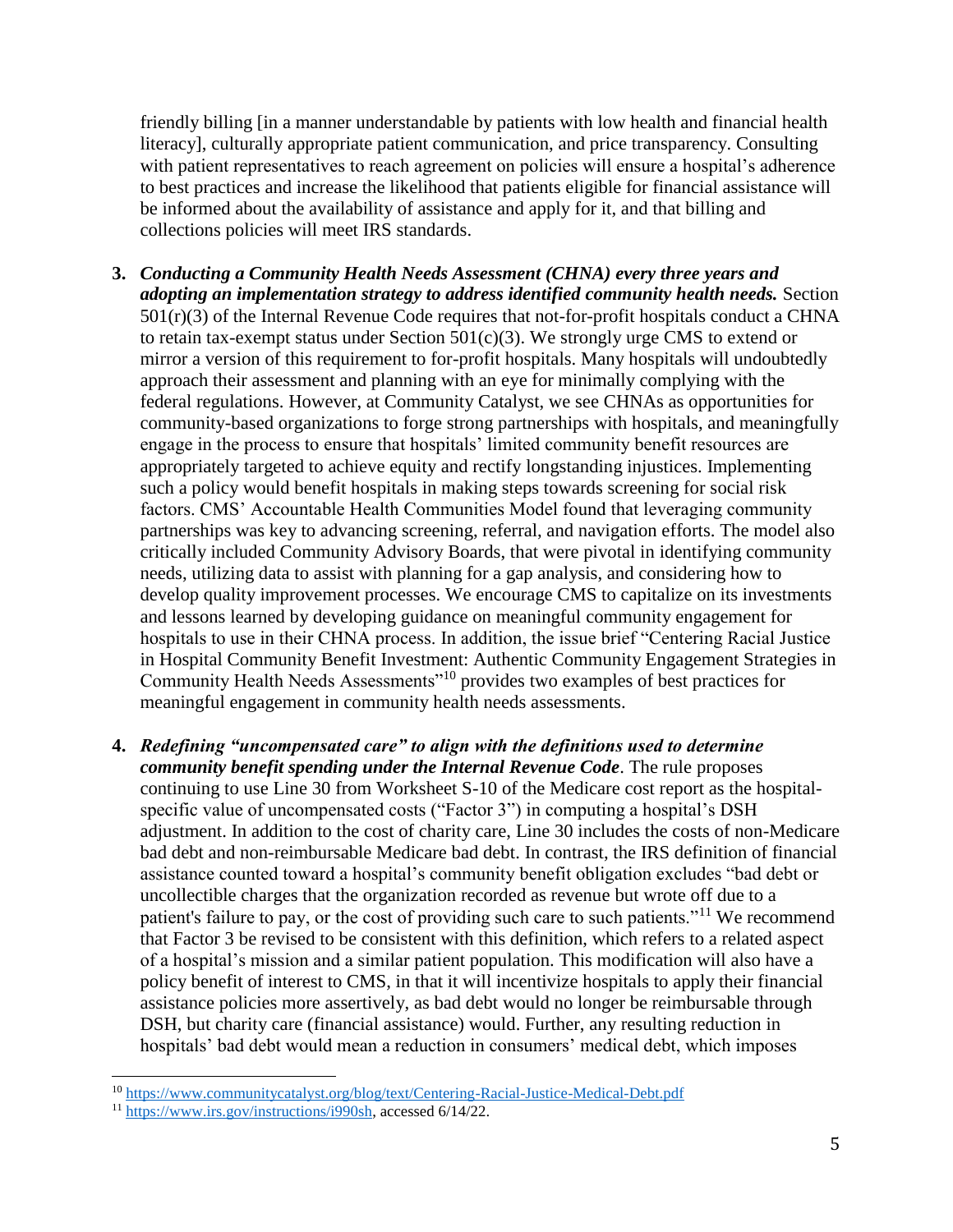outsized financial burdens and inhibits access to care and health outcomes. This is especially desirable in instances where bad debt should in fact be charity care, were financial assistance policies to be conscientiously applied.

# **H. Hospital Readmissions Reduction Program: Proposed Updates and Changes (§§ 412.150 Through 412.154)**

Community Catalyst fully supports CMS' overall goal of achieving equity in healthcare outcomes for all patients, for your interest in encouraging providers to improve health equity and reduce health care disparities through the Hospital Readmissions Reduction Program, and for your specific request for information on potential social risk measures and indices. At Community Catalyst, we build the power of people to create a health system rooted in race equity and health justice, and a society where health is a right for all. We are confident that this is a value shared by CMS, considering the prominent role of advancing equity in the CMS Strategic Pillars. Currently, there are a few composite measures to of area or neighborhood social disadvantage and deprivation. Example variables include poverty, unemployment, education, and wealth. We would encourage CMS to consider one of these composite measures: area deprivation index, social deprivation index, neighborhood deprivation index, multidimensional deprivation index, etc. However, we would encourage CMS to incent researchers to explore a variable not included in any of the existing indices – the role of segregation, gentrification, and hypersegregation in US cities. [Recent research](https://furmancenter.org/research/iri/essay/health-in-the-segregated-city) indicates that although American cities are diversifying, segregation persists. And, Americans are not only segregated in where they live, but where they eat, drink, shop, socialize, travel, and likely where they seek and can access healthcare services. Considering hypersegregation is vital for a few important reasons: residential segregation [whether codified or the effects of codification] gives rise segregated healthcare facilities, often associated with worse access to and quality of medical care. In addition, poorer health decreases individuals' abilities to leave disadvantaged communities and recent research indicates that gentrification may be harming population health. A public health solution is imperative, given public health's role in codification of racial zoning. [Baltimore officials used](https://elm.umaryland.edu/elm-stories/Elm-Stories-Content/Black-Butterfly-Author-Lawrence-Brown-to-Highlight-Kings-Fight-for-Fair-Housing--.php)  public [health data to justify racial segregation. Health officials quarantined Black people in their](https://elm.umaryland.edu/elm-stories/Elm-Stories-Content/Black-Butterfly-Author-Lawrence-Brown-to-Highlight-Kings-Fight-for-Fair-Housing--.php)  [neighborhoods during tuberculosis, cholera, and yellow fever outbreak.](https://elm.umaryland.edu/elm-stories/Elm-Stories-Content/Black-Butterfly-Author-Lawrence-Brown-to-Highlight-Kings-Fight-for-Fair-Housing--.php) Segregation continues to play a striking role in developing and exacerbating existing health disparities and to ignore its role would be ignoring the root causes social risks for many minority communities.

# **Proposed Establishment of a Publicly-Reported Hospital Designation to Capture the Quality and Safety of Maternity Care**

We join with the Georgetown Center on Children and Families, the National Birth Equity Collaborative, the Center for Reproductive Rights, the National Partnership for Women and Families and other allied organizations working to improve birth equity in expressing our deep appreciation for the unprecedented attention of the Biden-Harris Administration to maternal health and efforts to take a whole-of-government approach to advance health equity and improve maternal health outcomes. These proposed rules represent important first steps towards greater public transparency and accountability for hospital-based birth care and outcomes. We have signed on to a separate set of more extensive comments on these rules from birth equity organizations and allies, but want to lift up some elements of those comments here.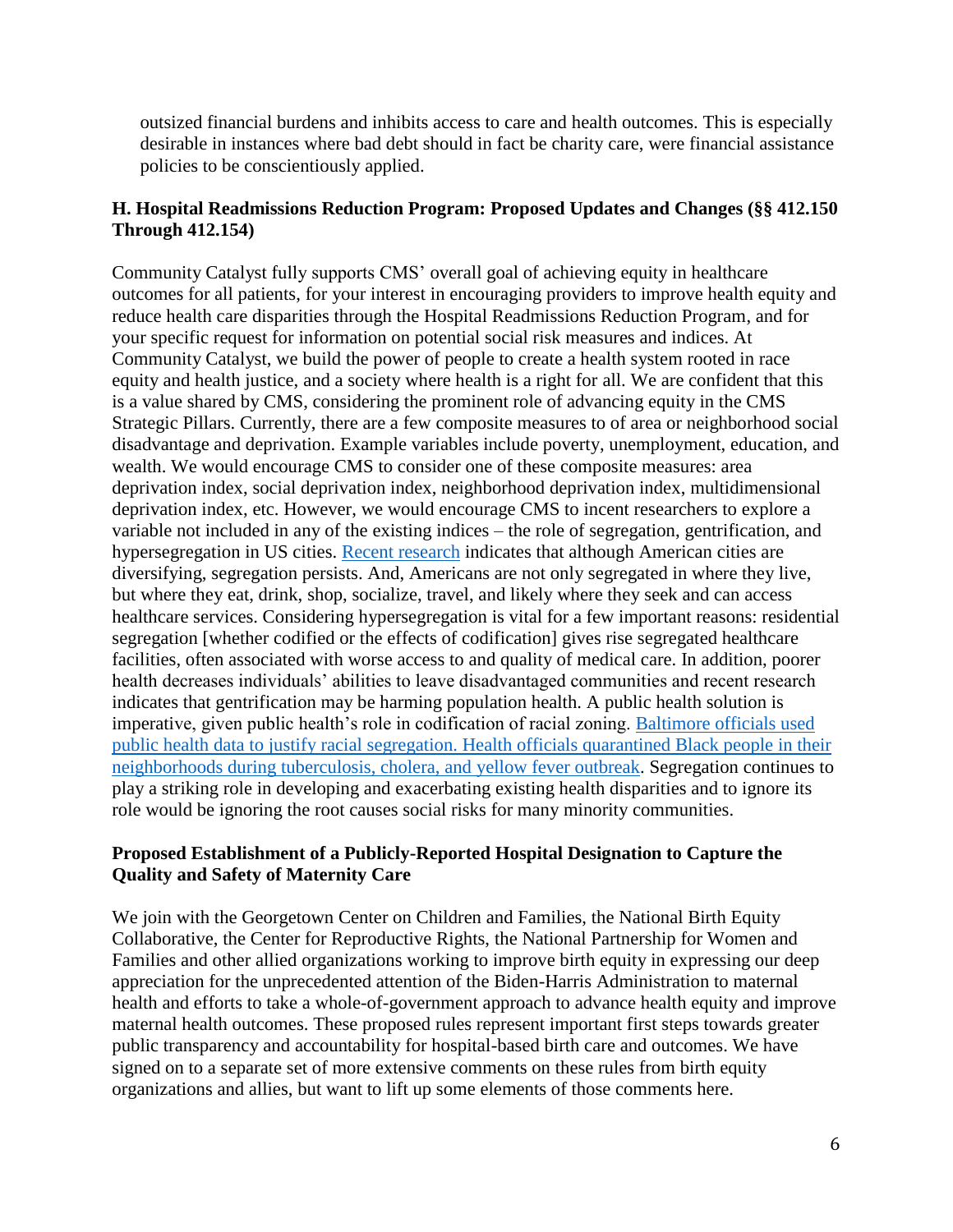#### **Strong support for greater transparency relating to hospital maternity care performance**

The quality of maternity care varies between hospitals, and can vary greatly within a hospital's pregnant patients, often associated with their race or ethnicity. Studies have shown that Black women have disproportionately high rates of maternal mortality and morbidity. We strongly support the development of initiatives to make greater transparency about relevant hospital performance available to the public and especially to people who are planning pregnancy or currently pregnant. The aim is to provide information that assists in making care arrangements that align with the person's values and preferences. An important aim of such initiatives is to build awareness about practice variation, so as to help pregnant people – especially those who are Black, Latinx, Indigenous and other people of color – avoid labor and delivery at hospitals with poor quality and consumer experience ratings.

# **Proposed creation of a "birthing-friendly" hospital designation**

We are supportive of CMS' initiative to create a "birthing friendly" designation that would help pregnant people identify higher-quality facilities. Such a designation should be based on a basket of measures that together meaningfully distinguish between facilities and indicate where one might confidently expect to have a better experience and attain better outcomes compared with non-designated facilities. Such designations require careful thought about measures to be included, thresholds or benchmarks indicative of higher quality, weighting of the various components, data displays and effective communication of the meaning of the designation to the general public and health care community. It would be appropriate to glean lessons from and build upon efforts of other entities that have engaged in similar health care designation efforts, such as U.S. News and World Report and the National Committee for Quality Assurance.

We caution, however, that it would be premature and misleading to immediately confer a "birthing-friendly" designation on any hospital that for the Maternal Morbidity Structural Measure simply attests "yes" to participating in a perinatal quality collaborative (PQC) and "yes" to implementing a quality improvement (QI) project, without actually being required to demonstrate quality. Reasons for this caution include:

- Many consumers would reasonably assume that such a designation indicates an exceptional facility with better quality, equity and outcomes of care, whereas "yes/yes" merely indicates some level of participation in a PQC and in at least one QI initiative. It does not indicate whether quality actually improved in the facility in at least that one area (e.g., hemorrhage, pre-eclampsia), and whether this had any impact on care in the many other areas that could be important to birthing people and more directly relevant to their care.
- In states in which the vast majority of birthing facilities participate in PQC QI projects, such a designation would not help distinguish among possible birth setting options in many communities. Additionally, because this designation will only be awarded to hospitals, this designation could harm the reputation and standing of birth centers, and other non-hospital birth settings, despite meeting the same criteria of participating in PQC QI projects.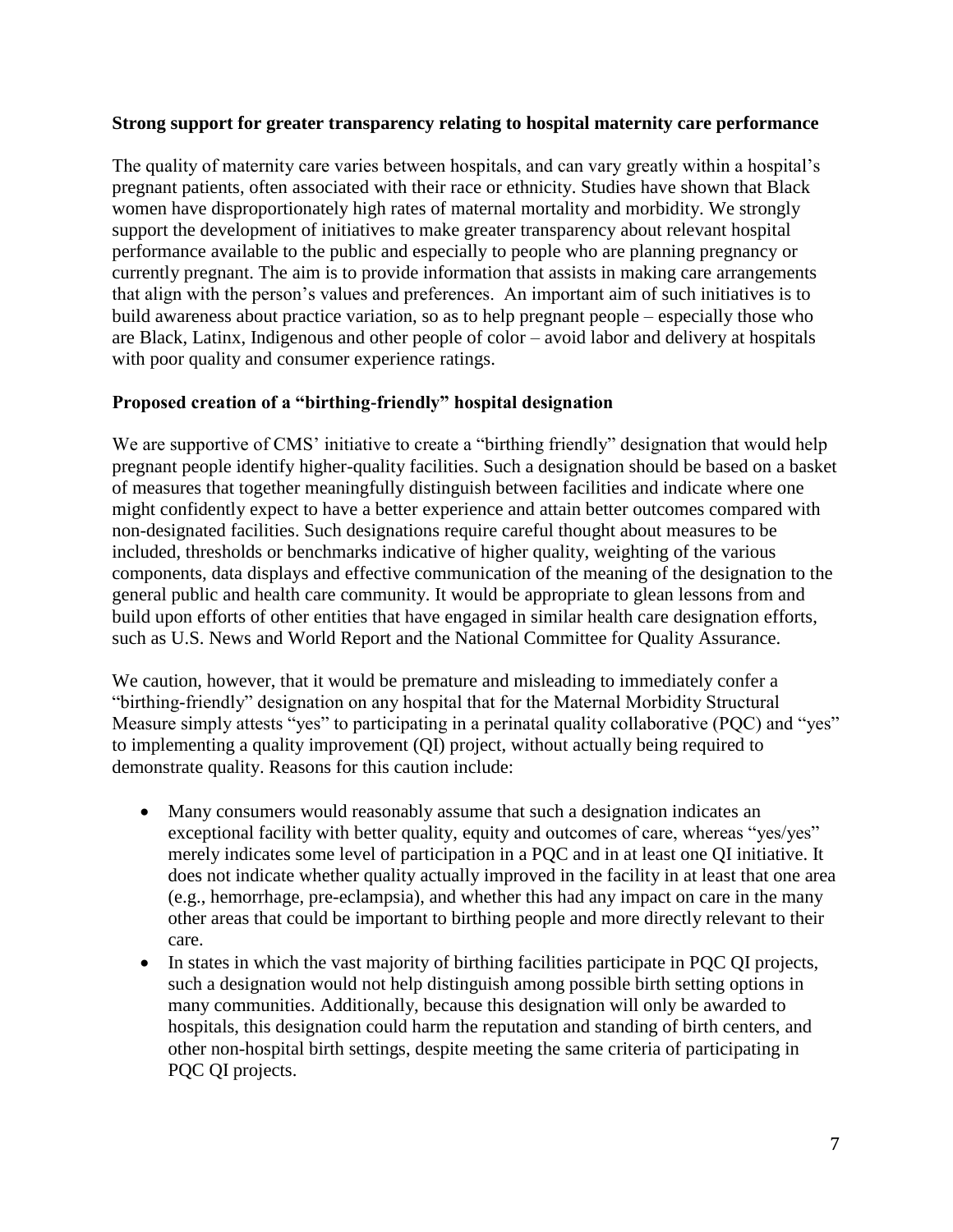- Given the nation's inequitable, underperforming maternity care system, we should expect PQC and QI participation to be routine and to be a floor rather than treating these as exceptional.
- Many hospitals could lose the designation in the future with the addition of other measures reflective of actual care experiences and outcomes, yet predictably would continue to prominently feature the previous recognition in their facilities and communities. This may offer a false assurance of quality to consumers.
- It is important to ensure that eventual users of the proposed CMS website listing "birthing" friendly" hospitals have faith in the integrity of the initiative.

In developing and launching the "birthing friendly hospital" program, including the planned website that patients can use to gain information about hospital maternity care quality, we encourage CMS to:

- Consult with birth justice leaders and consumers from most affected communities to understand community-informed factors that would be associated with a "birthing friendly" designation.
- Foster the greatest uptake and impact by consulting the considerable body of research about the most effective ways to present performance data to consumers
- Create and implement a campaign to inform consumers of the variation in maternity care quality, access and equity by hospital and the availability of the designation, and to encourage and support their use of this information when making maternity care arrangements; provide tips for a safe and healthy birth, including for those who don't have access to a designated facility or who are committed to a care provider who doesn't attend births in a designated facility
- Encourage local health departments and regional Medicaid and Medicare offices to provide information on maternity care and the "birthing friendly" designation to pregnant and postpartum consumers and beneficiaries in their region. This information should be made available in multiple formats and languages.

# **Concern About Addressing Hospital Refusals of Pregnancy-Related Care**

 $\overline{\phantom{a}}$ 

Rulemaking to establish the designation of qualifying hospitals as "birthing friendly" is coming at a time when abortion care is under unprecedented attacks, the Supreme Court is on the precipice of dismantling federal Constitutional protection for abortion access, and lawmakers are seeking to target other forms of reproductive health care, including contraception. Given these developments, it is even more important for CMS to ensure that pregnant and postpartum patients are able to receive a full spectrum of quality, respectful pregnancy-related care, when and where they need it. In addition to encountering state restrictions on abortion care, pregnant patients may face unexpected hurdles when seeking treatment for pregnancy emergencies, such as ectopic pregnancies and miscarriages, at hospitals that refuse to provide prompt, best practice medical treatment for such patients based on non-medical policies.<sup>12</sup> Or, if giving birth, patients

<sup>&</sup>lt;sup>12</sup> *See, e.g.*, the case of Tamesha Means, a pregnant Michigan resident denied prompt and appropriate medical care when suffering a pregnancy emergency. *Tamesha Means v. USCCB*, No. 1:15-cv-00353-RHB (W.D. Mich. June 30, 2015); Court Cases: Tamesha Means v. USCCB, ACLU, [https://www.aclu.org/cases/tamesha-means-v-united](https://www.aclu.org/cases/tamesha-means-v-united-states-conference-catholic-bishops)[states-conference-catholic-bishops](https://www.aclu.org/cases/tamesha-means-v-united-states-conference-catholic-bishops) (last accessed June 13, 2022). Katharine Stewart, *Why was a Catholic hospital*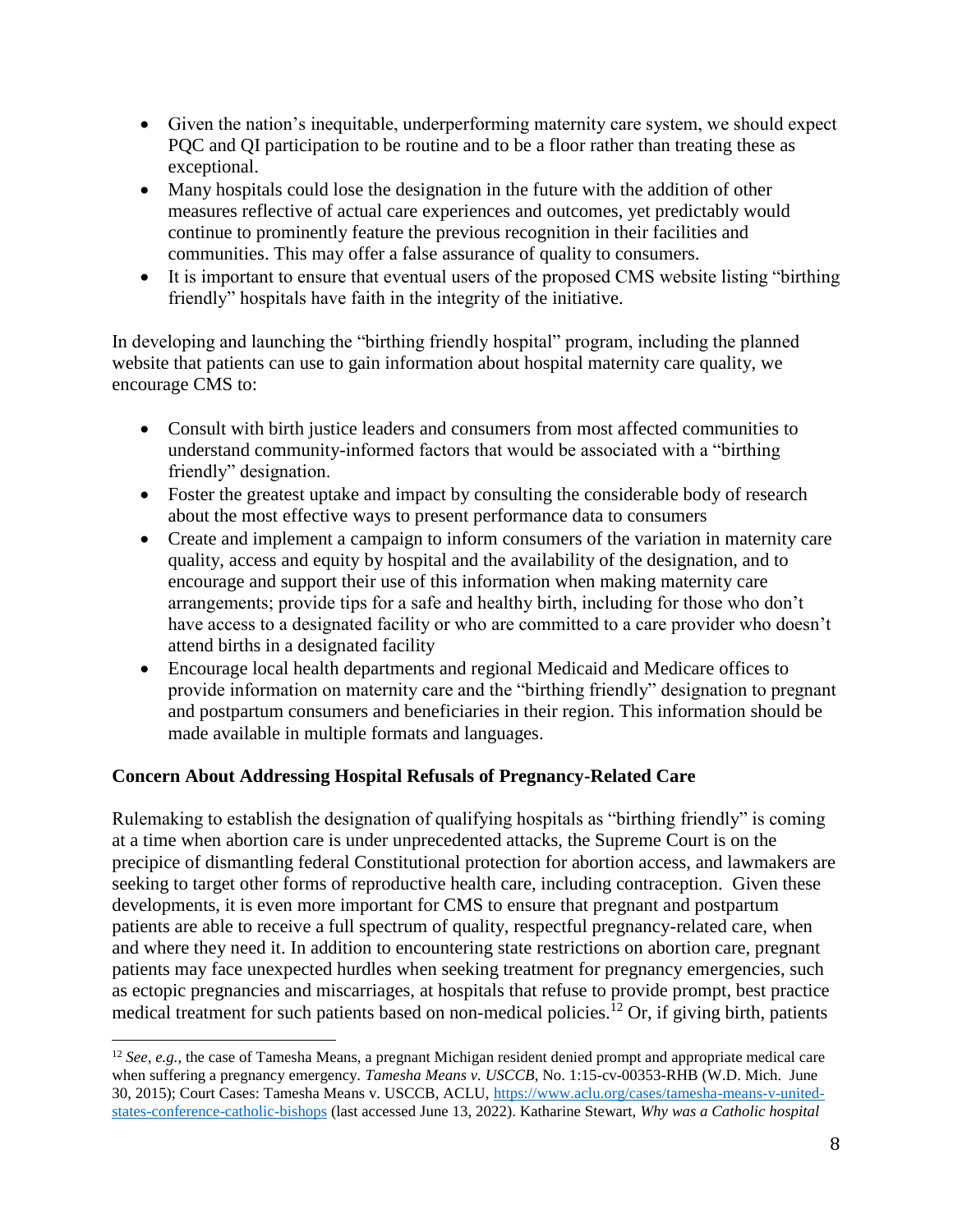may be refused desired post-partum tubal ligations or provision of effective contraception at hospitals with non-medical restrictions on such care.<sup>13</sup> Studies have shown that patients often are unaware of the existence of such policies at some hospitals. Moreover, patients may not be informed of all their potential treatment options if some options conflict with hospital prohibitions.<sup>14</sup>

When formulating requirements for "birthing friendly" hospitals, CMS should carefully consider ways to safeguard pregnant patients' rights to fully informed consent, with knowledge of all potential treatment options, and ensure their access to prompt, appropriate medical treatment for pregnancy emergencies. Any facilities seeking the "birthing friendly" designation should commit to ensuring full transparency with patients, inform them that the facilities will not provide certain types of care that they might need during their pregnancy, and during their first interaction with the facility staff or physician, they should provide patients with a clear and concise list of pregnancy-related services that will not be provided. Patients should also be made aware of their rights - and hospitals of their obligations - under EMTALA. We encourage CMS to implement the following requirements for any "birthing friendly" designated hospital facility:

- Requirement that "birthing friendly" hospitals be transparent about any non-medical restrictions on the care they will provide, such as bans on post-partum tubal ligations or post-partum offering of effective contraception, and a commitment to reporting the number of patients who are denied those forms of care each year for public use.
- Requirements that "birthing-friendly" hospitals not be allowed to simply send away people who show up with emergency medical conditions, including premature rupture of membranes or ectopic pregnancies, in compliance with the Emergency Medical Treatment & Labor Act (EMTALA).<sup>15</sup> Physicians have both a professional and legal duty

 $\overline{\phantom{a}}$ *willing to gamble with my life?*, N.Y. Times (Feb. 25, 2022),

[https://www.nytimes.com/2022/02/25/opinion/sunday/roe-dobbs-miscarriage-abortion.html?searchResultPosition=1.](https://www.nytimes.com/2022/02/25/opinion/sunday/roe-dobbs-miscarriage-abortion.html?searchResultPosition=1) <sup>13</sup> Zarina J. Wong et al., *Why you don't can hurt you: Patient and provider perspectives on postpartum contraceptive care in Illinois*, 107 Contraception 62 (Mar. 2022); Lee Hasselbacher et al., *"My Hands Are Tied": Abortion Restrictions and Providers' Experiences in Religious and Nonreligious Healthcare Systems*, 52 Persp. on Sexual and Repro. Health 107 (July 2020); Am. Coll. of Obstetricians and Gynecologists, Comm. on Health Care for Underserved Women Opp. 827 Access to Postpartum Sterilization (June 2021),

[https://www.acog.org/clinical/clinical-guidance/committee-opinion/articles/2021/06/access-to-postpartum](https://www.acog.org/clinical/clinical-guidance/committee-opinion/articles/2021/06/access-to-postpartum-sterilization)[sterilization](https://www.acog.org/clinical/clinical-guidance/committee-opinion/articles/2021/06/access-to-postpartum-sterilization) ("Patients who desire postpartum sterilization who are receiving maternity care at religiously affiliated hospitals, or from clinicians with religious objections, should be informed early in prenatal care of any restrictive policies or personal objections and should be referred to a practitioner or hospital that will be able to accommodate their request.").

<sup>14</sup> *See* Debra B. Stulberg et al., *Women's Expectation of Receiving Reproductive Health Care at Catholic and Non-Catholic Hospitals*, 51 Persp. on Sexual and Repro. Health 135 (Sept. 2019); Jocelyn M. Wascher et al., *Do Women Know Whether Their Hospital is Catholic? Results from a National Survey*, 98 Contraception 498 (Dec. 2018).

<sup>15</sup> *See* Emergency Medical Treatment and Active Labor Act, 42 U.S.C. § 1395dd (1986); Ctrs. for Medicare & Medicaid Servs. Ctr. for Clinical Standards and Quality, Reinforcement of

EMTALA Obligations specific to Patients who are Pregnant or are Experiencing Pregnancy Loss (Sept. 17, 2021), [https://www.cms.gov/medicareprovider-enrollment-and-](https://www.cms.gov/medicareprovider-enrollment-and-certificationsurveycertificationgeninfopolicy-and-memos-states-and/reinforcement-emtala-obligations-specific-patients-who-are-pregnant-or-are-experiencing-pregnancy)

[certificationsurveycertificationgeninfopolicy-and-memos-states-and/reinforcement-emtala-obligations-specific](https://www.cms.gov/medicareprovider-enrollment-and-certificationsurveycertificationgeninfopolicy-and-memos-states-and/reinforcement-emtala-obligations-specific-patients-who-are-pregnant-or-are-experiencing-pregnancy)[patients-who-are-pregnant-or-are-experiencing-pregnancy](https://www.cms.gov/medicareprovider-enrollment-and-certificationsurveycertificationgeninfopolicy-and-memos-states-and/reinforcement-emtala-obligations-specific-patients-who-are-pregnant-or-are-experiencing-pregnancy) ("The regulation defines dedicated emergency department as the area of the hospital that met any one of three tests: that it is licensed by the state as an emergency department; that it holds itself out to the public as providing emergency care; or that during the preceding calendar year, at least one-third of its outpatient visits were for the treatment of emergency medical conditions. Based on this definition, it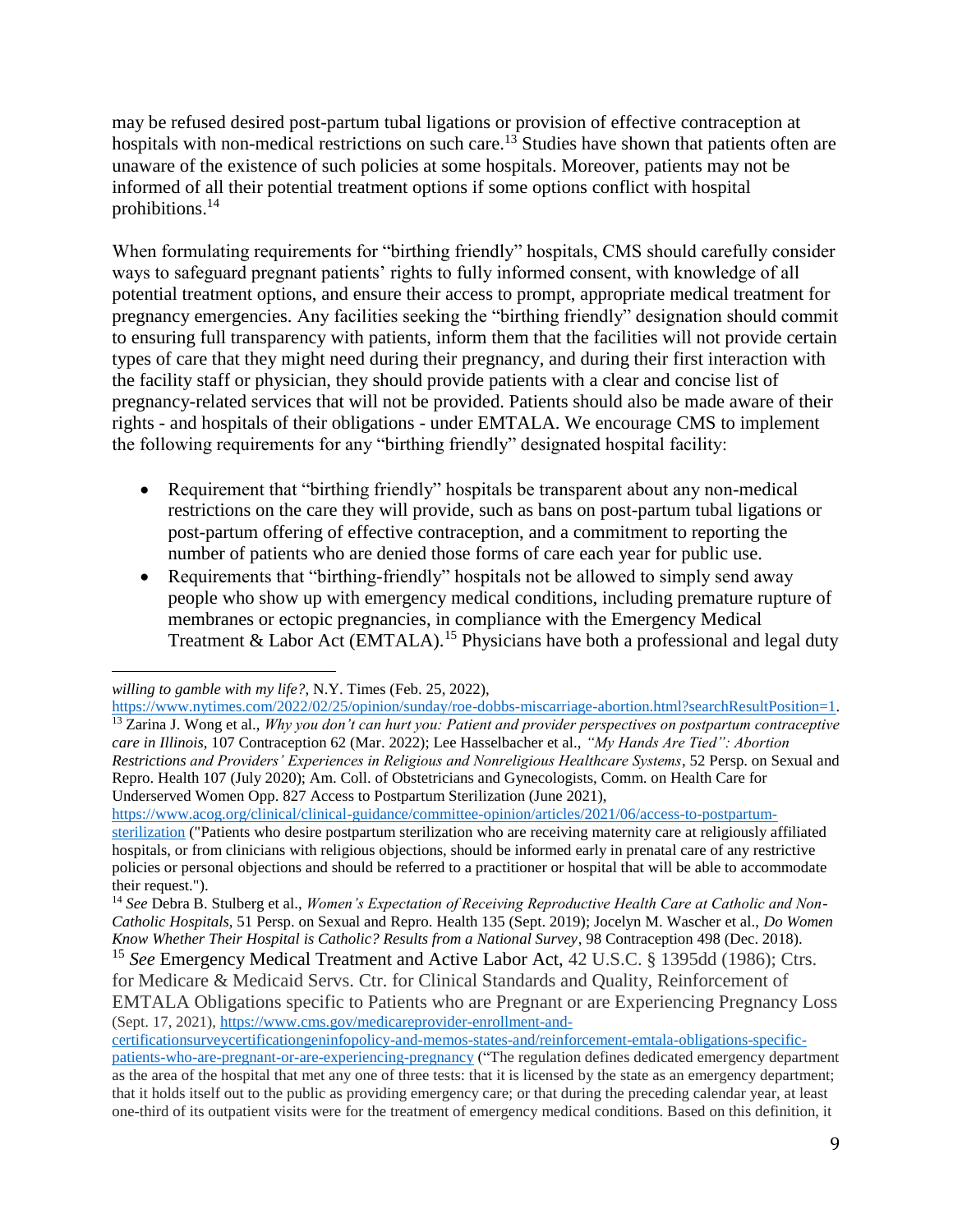to provide stabilizing medical treatment to pregnant patients who present at hospitals with emergency medical conditions.<sup>16</sup> Facilities should commit that they will at least stabilize and transfer such patients elsewhere. If possible, CMS should encourage "birthing friendly" facilities to treat such patients in a prompt and medically-appropriate manner so long as the facility has the technological capabilities.

We also encourage CMS to utilize both Beneficiary and Family Care Quality Improvement Organizations (BFCC-QIOs) and Quality Innovation Network (QIN) QIOs to help patients better understand the quality of care they are entitled to, work with hospitals to improve delivery of care, assist patients with complaint processes, and help patients understand their rights under EMTALA and hospitals their obligations.

Finally, as CMS establishes criteria for data analysis, we encourage the inclusion of comparisons of the performance among hospitals with different ownership structures and affiliations, e.g. public vs. private hospitals, with patient data disaggregated by race, ethnicity, age, sex (including sexual orientation, gender identity, and intersex traits), disability status, and insurance status.

# **Strong support for adding ePC-02 Cesarean Birth and ePC-07/SMM Severe Obstetric Complications to IQR program, including rapid mandatory reporting and public reporting**

*Cesarean Birth measure*. We strongly support the addition of ePC-02 to the IQR program and the proposal to mandate reporting by all birthing hospitals after a one-year period of voluntary reporting. We welcome public reporting of this measure through the Care Compare and successor websites. In 2014, the American College of Obstetricians and Gynecologists and the Society for Maternal-Fetal Medicine issued a statement of Obstetric Care Consensus concluding that the steep, rapid increase in the national cesarean rate between 1996 and 2011 was not associated with any discernible improvement in maternal or newborn morbidity or mortality; the statement called for lowering the cesarean rate and identified effective approaches. This statement was reaffirmed in 2016 and 2019, yet the national cesarean rate has been essentially flat for a decade, at the disturbingly high level of about one birth in three. While this procedure can avert harm and even save lives in selected situations, current levels of overuse of this major surgical procedure pose a broad range of avoidable risks to birthing people and babies. A series of evidence-based practices would, if routinely implemented, avert many unwarranted cesareans.

*Severe Obstetric Complications measure*. We strongly support the addition of ePC-07/SMM to the IQM program and the proposal to rapidly mandate reporting by all birthing hospitals. We welcome public reporting of this measure through the Care Compare and successor websites. Severe maternal morbidity  $(SMM)$  – often referenced as a "near miss" of dying – is closely

 $\overline{\phantom{a}}$ 

is possible that the labor and delivery unit of a hospital could meet the definition of dedicated emergency department."). *See also* Protecting Pregnant Patients Act, SSB 5140, 67th Leg., 2021 Reg. Sess (Wash. 2021). <sup>16</sup> Ctrs. for Medicare & Medicaid Servs. Ctr. for Clinical Standards and Quality, Reinforcement of EMTALA Obligations specific to Patients who are Pregnant or are Experiencing Pregnancy Loss (Sept. 17, 2021), [https://www.cms.gov/medicareprovider-enrollment-and-certificationsurveycertificationgeninfopolicy-and-memos](https://www.cms.gov/medicareprovider-enrollment-and-certificationsurveycertificationgeninfopolicy-and-memos-states-and/reinforcement-emtala-obligations-specific-patients-who-are-pregnant-or-are-experiencing-pregnancy)[states-and/reinforcement-emtala-obligations-specific-patients-who-are-pregnant-or-are-experiencing-pregnancy](https://www.cms.gov/medicareprovider-enrollment-and-certificationsurveycertificationgeninfopolicy-and-memos-states-and/reinforcement-emtala-obligations-specific-patients-who-are-pregnant-or-are-experiencing-pregnancy) ("A physician's professional and legal duty to provide stabilizing medical treatment to a patient who presents to the emergency department and is found to have an emergency medical condition preempts any directly conflicting state law or mandate that might otherwise prohibit or prevent such treatment.").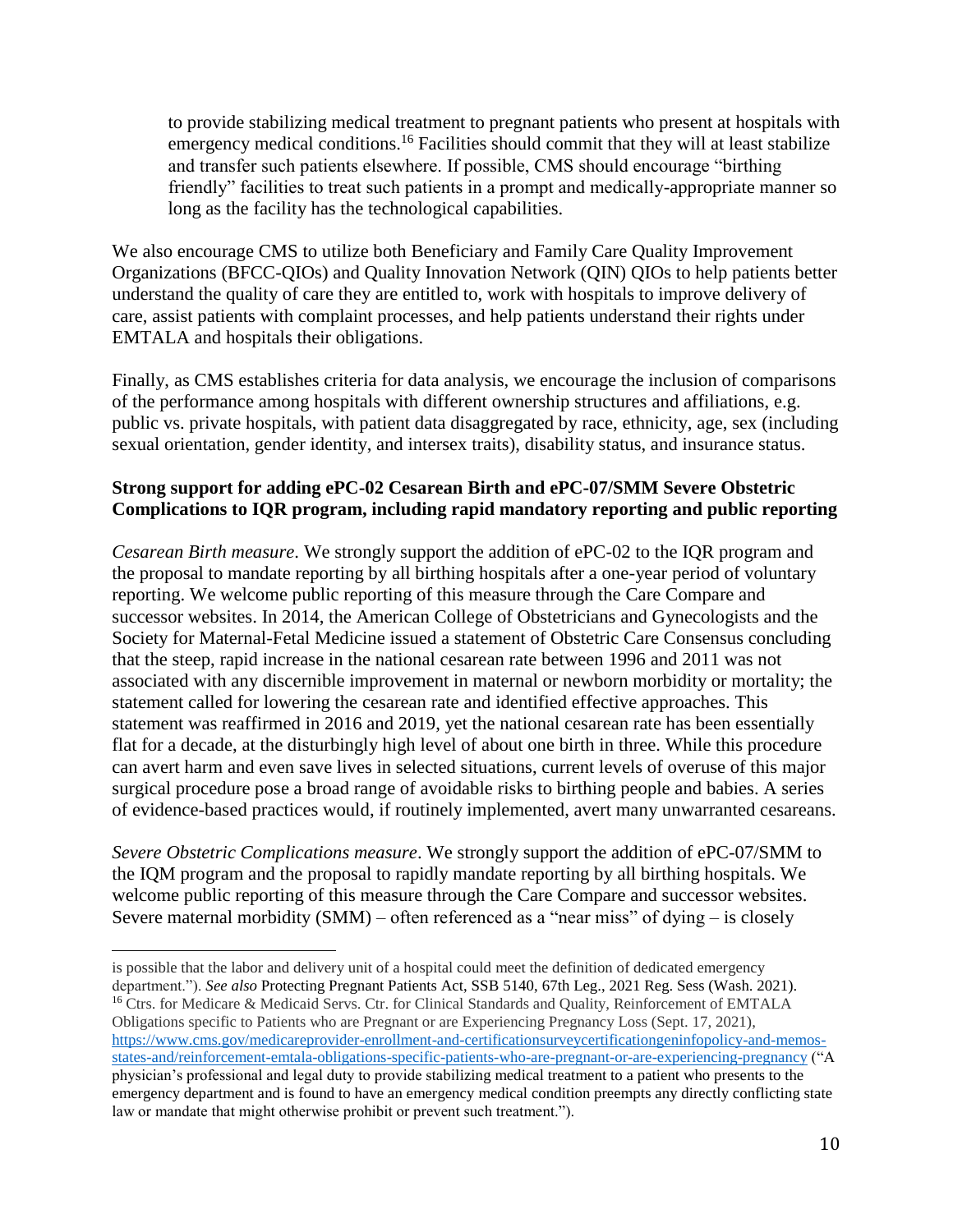related to maternal mortality, but much more common and therefore more feasible to measure and track. For every maternal death, many dozens of birthing people experience SMM. Like maternal mortality, SMM has been rising in recent years, and a large proportion is preventable. Adverse physical and psychological effects may be profound and long-lasting, with implications for others in the family as well as the birthing person. Black, Indigenous, Latinx and Asian birthing people experience elevated SMM relative to white birthing people. Inclusion of ePC-07/SMM in IQR with mandated hospital reporting and public reporting on Care Compare has the potential to halt and reverse the deeply troubling trend of increase.

# **Longer-term development of a basket of meaningful measures for assessing and reporting on maternal health and health equity**

The NPRM clearly identifies CMS's commitment to advancing equity and states that the maternity-related proposals are intended to advance equity. We commend CMS's commitment, but question whether these proposals by themselves will advance equity. The three quality measures discussed above are not currently specified to collect, measure and track results by race and ethnicity, language, disability status, sexual orientation and gender identity, or other dimensions that consistently involve inequity. Without equity-forward design, it is highly probable that the status quo will persist or inequities will worsen. We strongly encourage CMS to intentionally build equity into its maternity performance measure efforts in the future and to foster accountability for advancing equity. CMS should ensure whenever possible that specifications for maternity and other measures include appropriate stratification and risk adjustment to enable inequities to be measured, tracked, and improved, and to ensure fairness to safety net and other health care entities

The NPRM asks for recommendations for maternity measures beyond Cesarean Birth and Severe Obstetric Complications. At present, reports of birthing people being ignored, not listened to, spoken to harshly, and being subjected to other forms of interpersonal and structural racism and mistreatment are widespread and are often a feature of stories with tragic results. Systems acknowledging the ways racism affects birth outcomes requires exploring innovative anti-racist models and tools for quality improvement. Despite the prevalence of racist microaggressions and bias fueling disrespect in labor and delivery care in the U.S., there are limited tools that can measure disrespect or that support provider behavior change. Urgently needed are standardized birthing-person-reported measures of the experience of maternal and newborn care, inclusive of respect and mistreatment, specified for disaggregation at minimum by race and ethnicity. Health systems are ready for accountability and quality improvement measures for racism, starting with obstetric racism.

We hope that through the sixth CAHPS (Consumer Assessment of Healthcare Providers and Systems) development cycle, the Agency for Healthcare Research and Quality will create maternity adaptations of CAHPS surveys. Disrespectful care leads to high health care costs from maternal morbidity and high social costs from maternal death. The concept of Respectful Care, "care provided … in a manner that maintains dignity, privacy and confidentiality, ensures freedom from harm and mistreatment, and enables informed choice and continuous support during labor and childbirth" is globally accepted.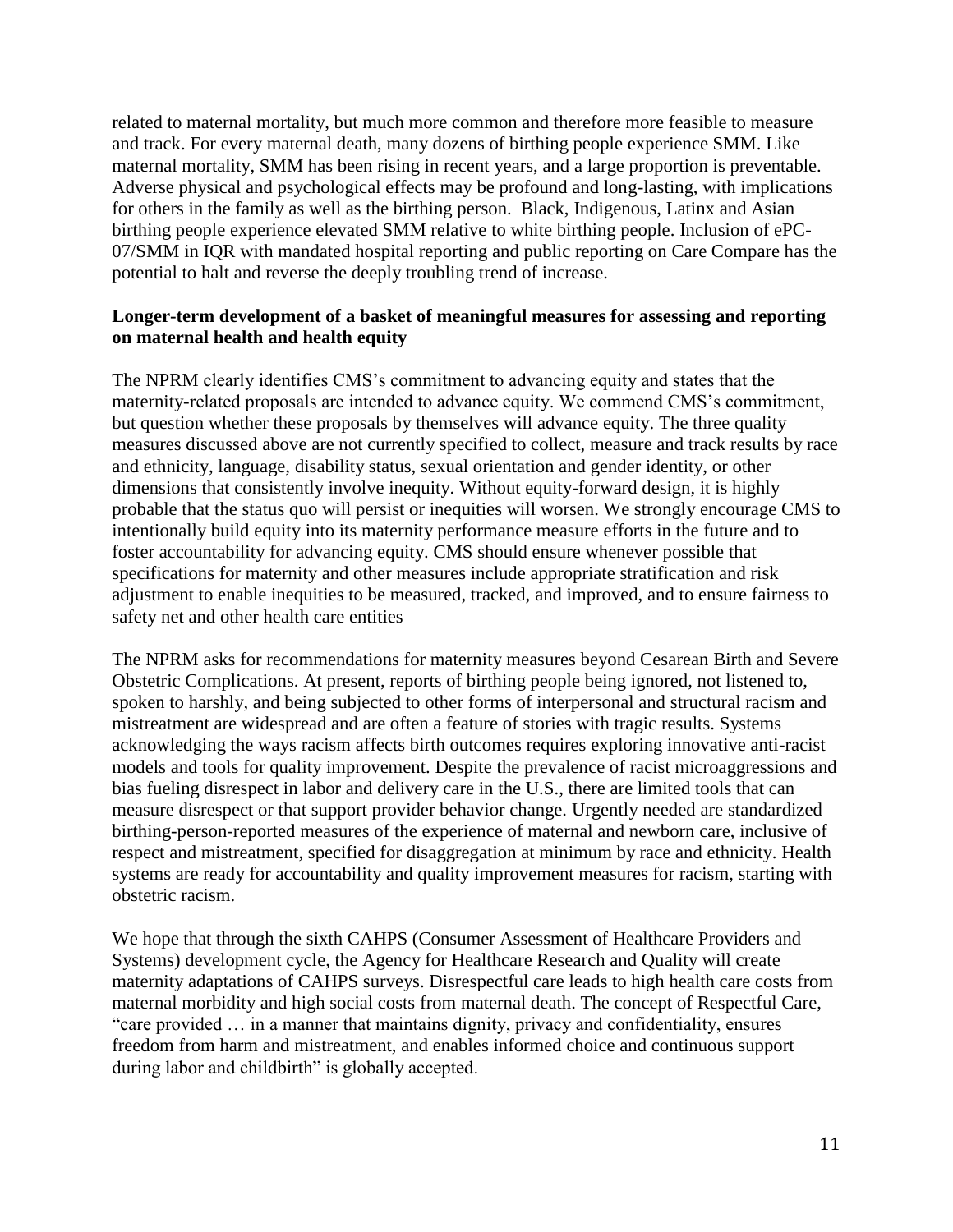#### **e. Additional Activities to Advance Maternal Health Equity—Request for Information**

We are committed to advancing equity for all, including those in underserved communities (American Indian or Alaska Native, Asian or Pacific Islander, Black, Hispanic, and other persons of color; members of religious minorities; lesbian, gay, bisexual, transgender, and queer (LGBTQ+) persons; persons with disabilities; persons who live in rural areas and others who have been historically underserved, marginalized, and adversely affected by persistent poverty and inequality).

We applaud The Biden-Harris Administration and HHS Secretary Xavier Becerra's [announcement](https://www.hhs.gov/about/news/2021/09/17/hhs-secretary-xavier-becerra-announces-actions-protect-patients-and-providers-response-texas-sb.html) of actions to protect patients and providers in response to Texas' SB8 with three important actions: (1) Title X Grant Support for Providers - Title X grantees received nearly \$19 million to support expansion of family planning services, (2) Enforcement of Nondiscrimination Against Health Care Providers – The HHS Office for Civil Rights (OCR) now enforces the [Church Amendments,](https://www.hhs.gov/conscience/conscience-protections/guidance-church-amendments-protections/index.html) which protect health care personnel from employment discrimination who object to performing abortion, sterilization, and biomedical or behavioral research activities because of their religious beliefs or moral convictions, and also protects health care personnel from discrimination related to their employment because they performed or assisted with a lawful abortion, and (3) Enforcement of Emergency Medical Treatment and Labor Act (EMTALA) and Medicare Conditions of Participation – The Centers for Medicare & Medicaid (CMS) issued a memorandum to providers reinforcing EMTALA and legal obligations specific to pregnant patients or patients experiencing pregnancy loss. The EMTALA statute requires that all patients receive an appropriate medical screening, stabilizing treatment, and transfer, if necessary, irrespective of any state laws or mandates that apply to specific procedures. The CoPs are the health and safety standards that Medicare-certified providers and suppliers must meet to receive Medicare and Medicaid payment. CMS has broad statutory authority to establish health and safety regulations for various providers and suppliers; that statutory authority is usually found within the statutory definition of each provider and supplier type. In the case of hospitals, section 1861(e)(9) of the Act defines "hospital" as in institution that, among other things, "meets such other requirements as the Secretary finds necessary in the interest of the health and safety of individuals who are furnished services in the institution." Given the urgent need to fortify people's rights to access safe, equitable and quality reproductive health services, we strongly advise Secretary Becerra and CMS to use broad mechanisms to protect the rights of all Americans, particularly minority and underserved communities, by expanding the scope of its announcement to all US states and territories.

# **B. Overarching Principles for Measuring Healthcare Quality Disparities Across CMS Quality Programs—Request for Information**

Community Catalyst appreciates CMS' thoughtful approach to key elements that we intend to be considered in advancing the use of measurement and stratification as tools to address healthcare disparities and advance healthcare equity. We also agree that measuring healthcare disparities and reporting these results to healthcare providers, and publicly, is an integral approach to advancing healthcare equity. Hence, we offer suggestions on the following considerations: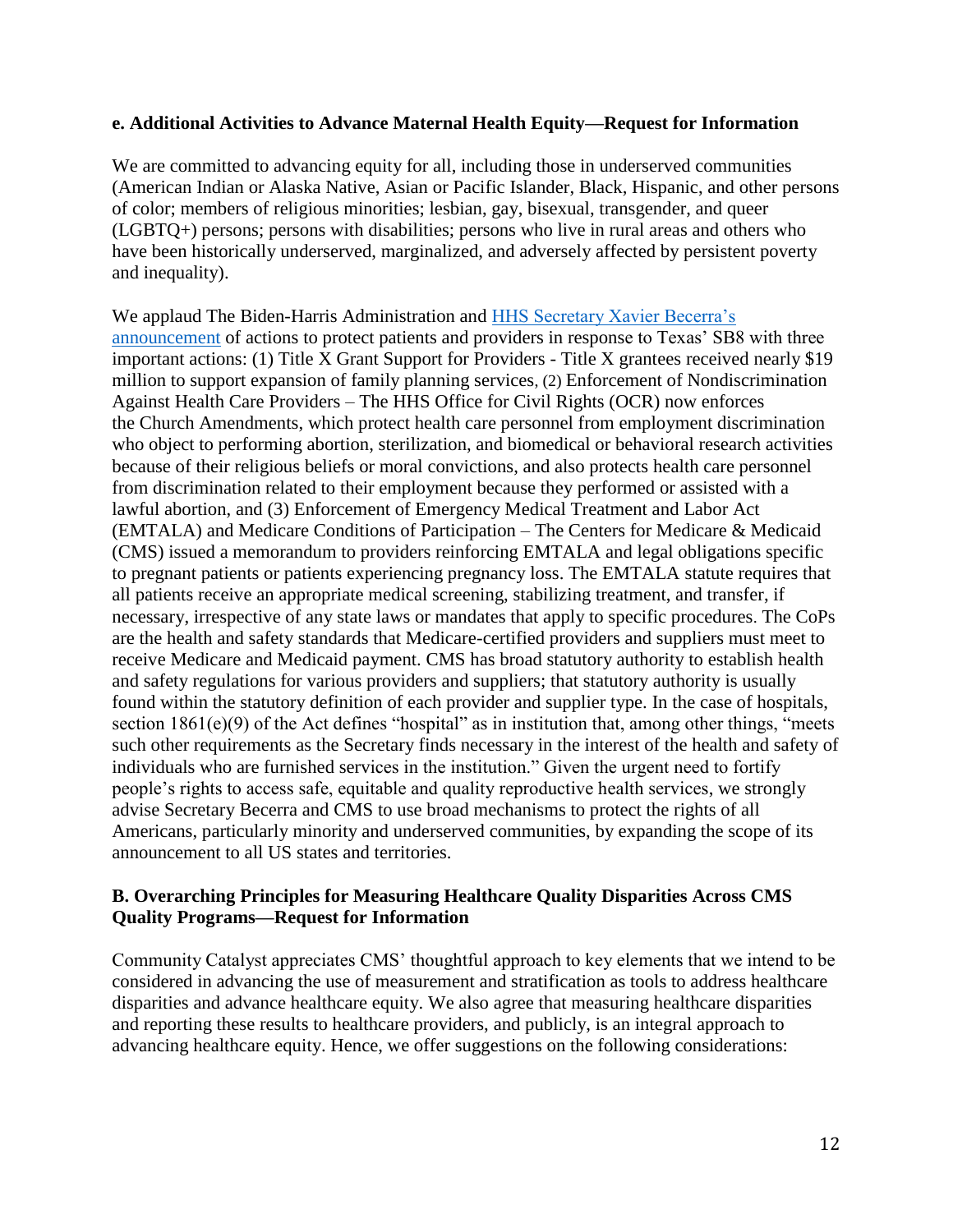### **Prioritize Measures with Identified Disparity in Treatment or Outcomes for the Selected Social or Demographic Factor**

We certainly appreciate CMS' efforts to prioritize meaningful measures to identify disparities in treatment or outcomes for selected social or demographic factors, but we also encourage CMS to consider other ways in which health disparities impact minority and underserved populations. Research has shown that beyond access to treatment and outcomes of treatment, minority populations face disparities throughout every step in the healthcare delivery system. For example, in a Community Catalyst Medicaid focus group, we found, "Racism is experienced at all levels and settings of health care. It has caused a number of those in the focus groups to avoid doctors and hospitals, to always distrust, to be vulnerable to misinformation, and to expect the worst." These experiences are not unique to the focus group participants. Other studies revealed similar experiences, which were highlighted during the COVID-19 public health emergency. For these reasons, we strongly recommend that CMS also consider prioritizing quality of care and disparate impact, particularly from hospital mergers and acquisitions.

# **Prioritize Measures with Sufficient Sample Size to Allow for Reliable and Representative Comparisons**

Contending with sufficient sample sizes is always a challenge, when trying to balance stratification of data among sociodemographic variables, while also ensuring reliability. So, without doubt, we understand CMS' efforts to prioritize measures with sufficient sample sizes to allow for reliable and representative comparisons. However, uncounted often means unserved. Unintended consequences of this approach could allow for disparities to go unnoticed in already undeserved communities. Hence, we suggest that CMS consider [innovative applications](https://www.ncbi.nlm.nih.gov/pmc/articles/PMC4943852/) of statistical methodologies for the design and analysis of small sample data: (1) research designs and analytic methods that can maximize statistical power for analyses of interventions conducted with small, culturally distinct samples–examples include dynamic wait list research designs, Bayesian approaches, matching, and imputation; (2) strategies for reducing error and bias in measures applied in studies with culturally distinct samples, and (3) use of qualitative methods and mixed methods combining qualitative and quantitative data. CMS already proposes imputation methods to increase sample sizes. Additionally, CMS may consider psychometric approaches as Rasch Measurement Model, which can sufficiently produce precise measurement properties with smaller sample sizes. Lastly, there is extraordinary value in mixed methods approaches. One promising possibility using qualitative data involves the use of cluster analysis to assist qualitative researchers in deeper understanding of interrelations in their coded data. In this case, prioritization and standardization can not only hide disparities, but can also introduce bias. Rather than standardizing exclusion, a more inclusive solution would be to add more interdisciplinary methods to the table. Patient interviews, focus groups, and listening sessions could supplement small sample size data, and yield insights that are as rich as large-scale descriptive studies.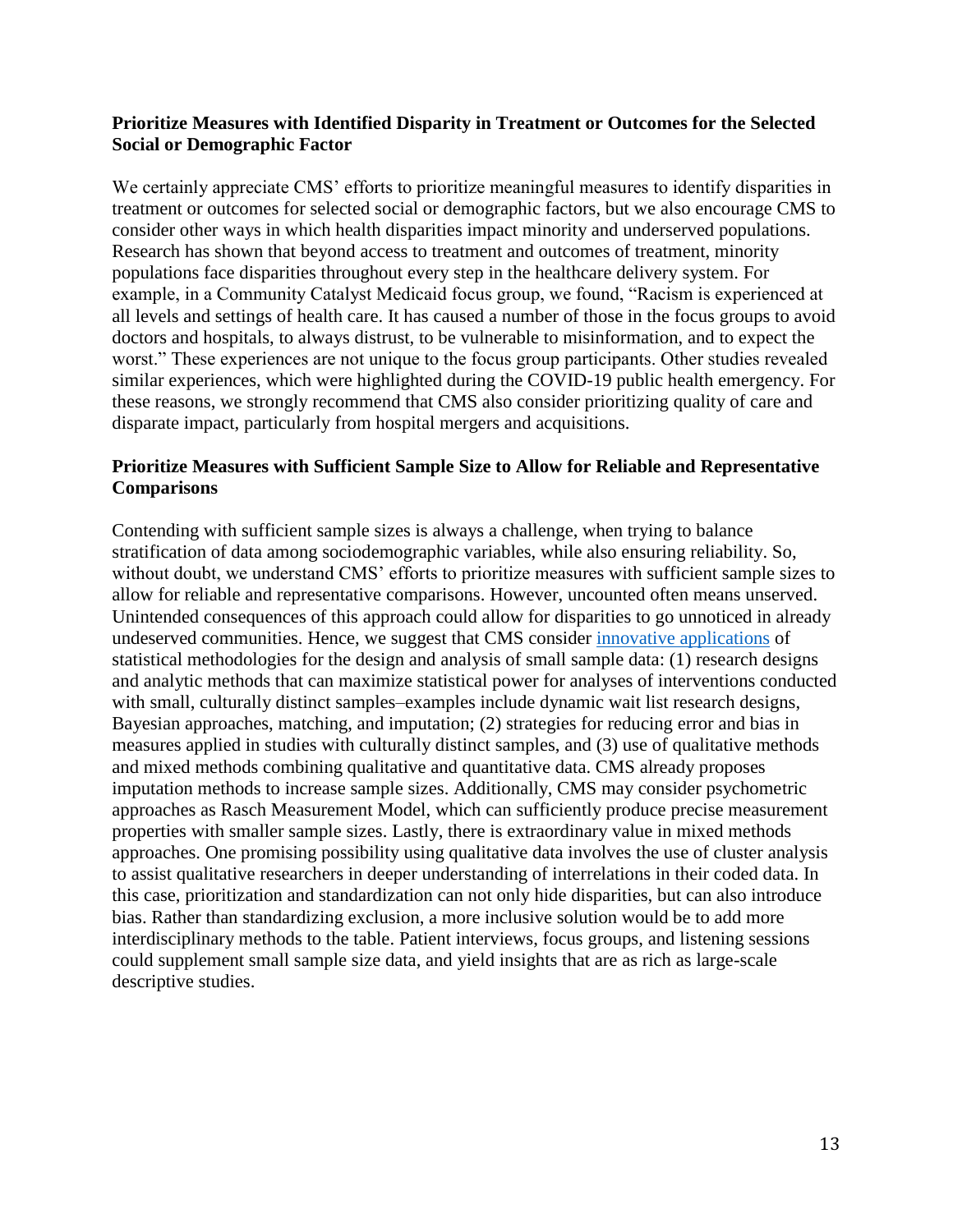### **Prioritize Outcome Measures and Measures of Access and Appropriateness of Care**

We are eager to see how CMS plans to prioritize measures of access and appropriateness of care. This is incredibly important, as a recent [Community Catalyst and LeadingAge LTSS](https://www.healthinnovation.org/resources/publications/tracking-progress-on-person-centered-care-for-older-adults-how-are-we-doing) Center [@UMass Boston study,](https://www.healthinnovation.org/resources/publications/tracking-progress-on-person-centered-care-for-older-adults-how-are-we-doing) with support from the SCAN Foundation showed that one-third of people 50 and older report rarely or never having their care preferences taken into account by their clinicians, with more people of color and lower-income individuals saying so. Our researchers report that whether older adults' preferences are taken into account by health care providers is heavily dependent upon race, insurance, and income level, specifically:

- Black and Hispanic older adults are more likely to report never having their health preferences considered versus White adults. Twenty-four percent of Hispanic adults report never having their preferences considered, compared to 17% for Black and 7% for White older adults respectively.
- Individuals who report their clinicians never account for their preferences are twice as likely to have incomes below the Federal Poverty Level (\$12,140 for an individual) compared to those who report clinicians always take their preferences into account (23.5% to 12.3% respectively).
- Higher numbers of people on Medicaid report clinicians sometimes or never consider their care preferences (8.7% to 5.0% respectively).

Our research shows that when people's preferences are at the center of care, outcomes improve. People who received person-centered care: have higher satisfaction with their care, have better control of chronic conditions, receive more preventative care, and have lower projected healthcare costs*.* 

This is important, because research also shows that when patients are able to select providers that share sociodemographic concordance, specifically race and ethnicity, patient experience and health outcomes increase. This suggests that increasing minority, particularly racial/ethnic minority, provider numbers may help reduce persistent racial/ethnic disparities. Accordingly, we encourage CMS to consider diversity within the hospital's workforce as an appropriateness measure.

#### **Imputation Source of Social Risk Information and Patient Demographics**

The NPRM notes that CMS is considering three sources of social risk and demographic data to allow for reporting of stratified measure results. One of these sources is imputing race, ethnicity, and language data using indirect estimation based on a person's surname and address. We do have concerns about the accuracy of indirect estimation methodology for imputing demographic data, and urge CMS to invest in collection of "gold standard" self-reported data. This is particularly problematic as correlation between self-report and the MBSIG 1.0 or 2.0 are both lacking in regards to AI/AN and Multiracial populations. However, when self-reported data are not available or collection efforts are unsuccessful, then imputing data is acceptable provided that is it done on more than just surname and there are reasonable verification attempts undertaken.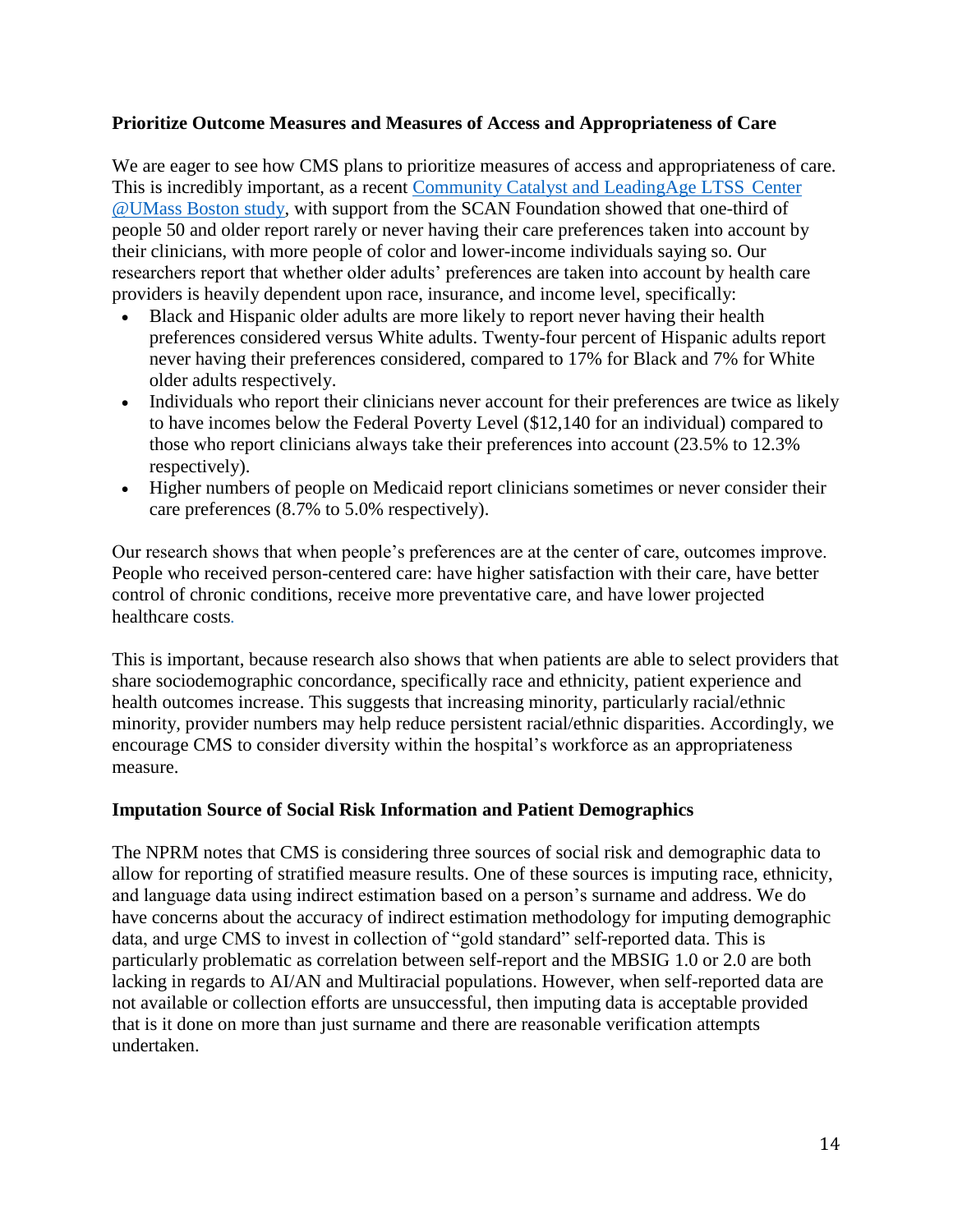Along with The Health Care Transformation Task Force, Community Catalyst also recognizes the value of a defined, time-limited period of using imputed data, coupled with contemporaneous efforts to gather patient self-reported data, to be used in developing interventions aimed at improving care equity, when the only alternative is to substantially delay deployment of these programs.

In the long term, if self-reported race and ethnicity data are persistently missing for a proportion of patients, Community Catalyst, along with the Health Care Transformation Task Force offers the following recommendations:

- o Leverage the rich R/E data being collected via the National Health Interview Survey (NHIS), the Medical Expenditure Panel Survey (MEPS) and the 2020 Census. These efforts have gone beyond the minimum data collection of R/E data to include categories such as Mexican, Cuban, Puerto Rican, Asian Indian, Chinese, Filipino, Japanese, Korean, and Vietnamese categories, among others. Disaggregating by subgroup is critical because the common demographic groups used in the United States aggregate many distinct communities with widely different experiences with health and health care, structural inequities, and the social influencers of health. For example, data that combines all Hispanic or Asian American and Pacific Islanders often mask deep inequities between subgroups.
- o Continue working with ONC to establish data exchange supports that allow CMS to access electronic health record (EHR) data. Private sector EHRs are successfully collecting demographic data – in many cases going beyond R/E to include data on other social determinants of health – with high volume and high levels of accuracy.
- $\circ$  Invest in strategies to improve more robust self-reporting of R/E data at point of service. Such efforts, as reflected by health systems that have implemented such systems successfully, are marked by several characteristics, including:
	- Training all patient-facing staff including registration staff and those doing care delivery – on how to respectfully ask patients about their background. This training includes a focus on building trust with patients by communicating how the data will or will not be used, with whom it will be shared, and what how it will be protected. As noted in the NPRM, selfreported data is considered the gold-standard.
	- Requiring registration staff to request demographics information each time a patient enters the system, which has been shown to improve overall accuracy.
- o Look to the processes used by Medicaid Managed Care Organizations (MCOs) to collect demographic data and consider ways to apply these methods to Medicare in the interest of driving consistent data collection across payers.

If the only alternative is to exclude patients' data from accountability programs altogether or assign them as "unknown race" or similar missing data values, the Community Catalyst, along with the Health Care Transformation Task Force views imputation as preferable. However, we recommend that CMS include a flag for any race, ethnicity, and language data derived from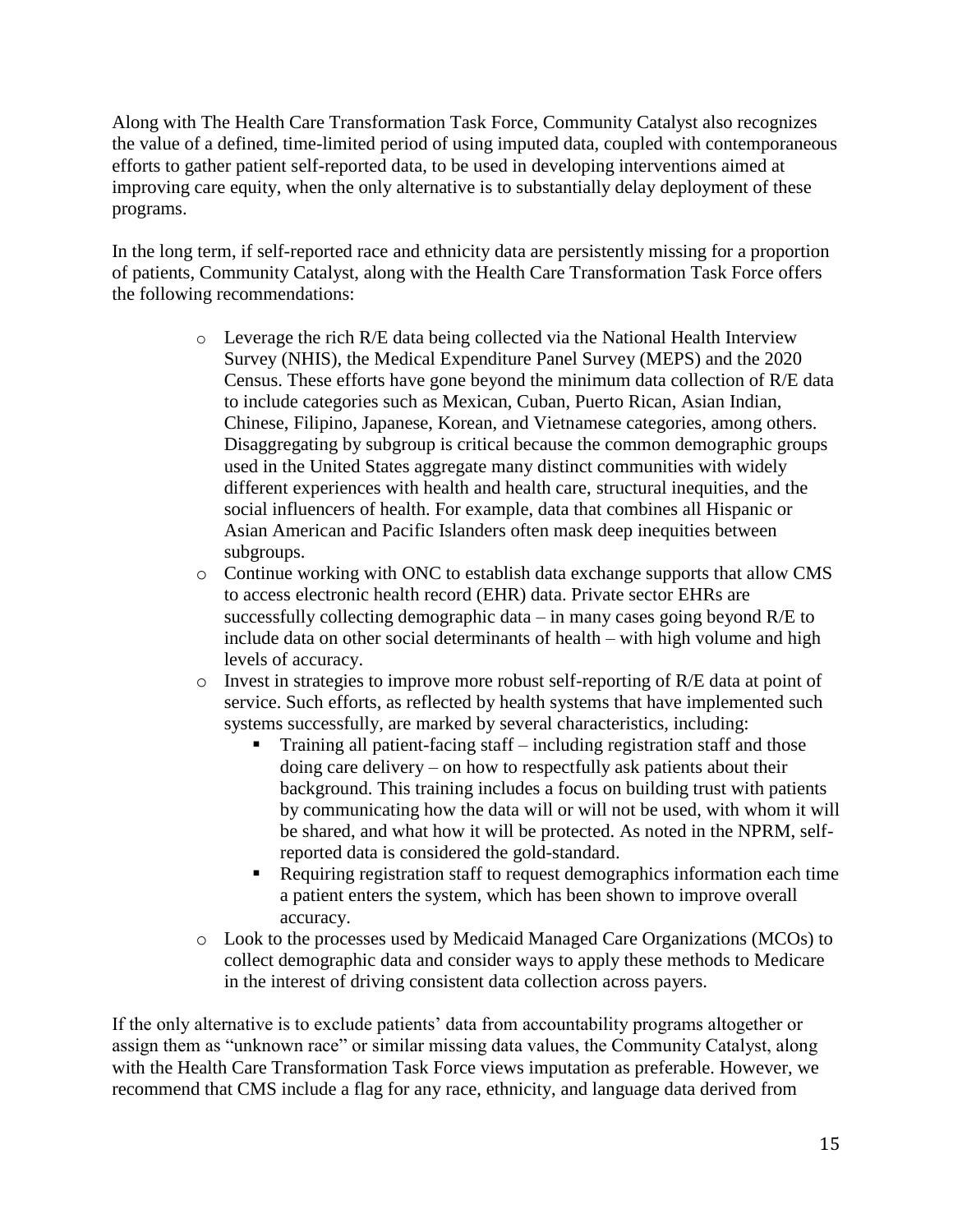imputation so that users (providers, researchers, etc.) know what proportion of data are selfreported versus imputed.

# **Overarching Comments to CMS Health Equity Strategies**

We strongly support CMS' efforts to strengthen measures of health equity commitment and performance for hospitals. We are, however, concerned that in the initial reporting year (2023), hospitals may receive a top score on commitment to health equity simply by declaring their commitment, without offering any proof of how that commitment is being fulfilled. We have offered a similar comment on the proposed designation of hospitals as "birthing friendly" based solely on attestations in the initial reporting year.

We recognize that CMS is attempting a phased-in plan aimed at first enticing hospitals into declaring their commitment to health equity, and then following up in subsequent years with required submission and evaluation of various quality measures related to health equity. However, we fear patients and communities may be misled by hospital pronouncements that they have been declared "health equity hospitals" or "birthing-friendly hospitals" by CMS, when that designation initially would reflect only attestations of commitment, not actual performance.

We suggest an alternative approach, in which all hospitals would be required to attest to the hospital commitment to health equity measures as a condition of receiving federal funds, and provide documentation of how the various equity domains are actually reflected in hospital policies and procedures. No declaration that a hospital is a "health equity hospital" would be made based solely on attestations. After several years of data collection and analysis, CMS would be in a much better position to actually reward some facilities with designation as "health equity hospitals" based on demonstrated performance.

We have some specific comments on elements of the proposed domains to which hospitals would be asked to commit. Those are shown below. In addition, we have some suggestions about incorporating elements pertaining to provision of uncompensated care, and have included those following this initial set of comments.

# **Domain 1: Equity is a Strategic Priority**

- (A) "Our hospital strategic plan identifies priority populations who currently experience health disparities." This is an extremely vague requirement. We suggest providing a checklist of populations typically experiencing health disparities, and asking hospitals to check which ones are found in their service area (based on census data or other demographic data). This could be similar to one already promoted by HHS – the [CMS](https://www.cms.gov/About-CMS/Agency-Information/OMH/Downloads/Disparities-Impact-Statement-508-rev102018.pdf)  [Disparities Impact Statements,](https://www.cms.gov/About-CMS/Agency-Information/OMH/Downloads/Disparities-Impact-Statement-508-rev102018.pdf) which is a tool used by all health care stakeholders to achieve health equity for racial and ethnic minorities, people with disabilities, sexual and gender minorities, individuals with limited English proficiency, and rural populations.
- (B) "Our hospital strategic plan identifies healthcare equity goals and discrete action steps to achieving these goals." We suggest adding this phrase: "...and metrics or performance indicators by which we will measure our progress in achieving these goals."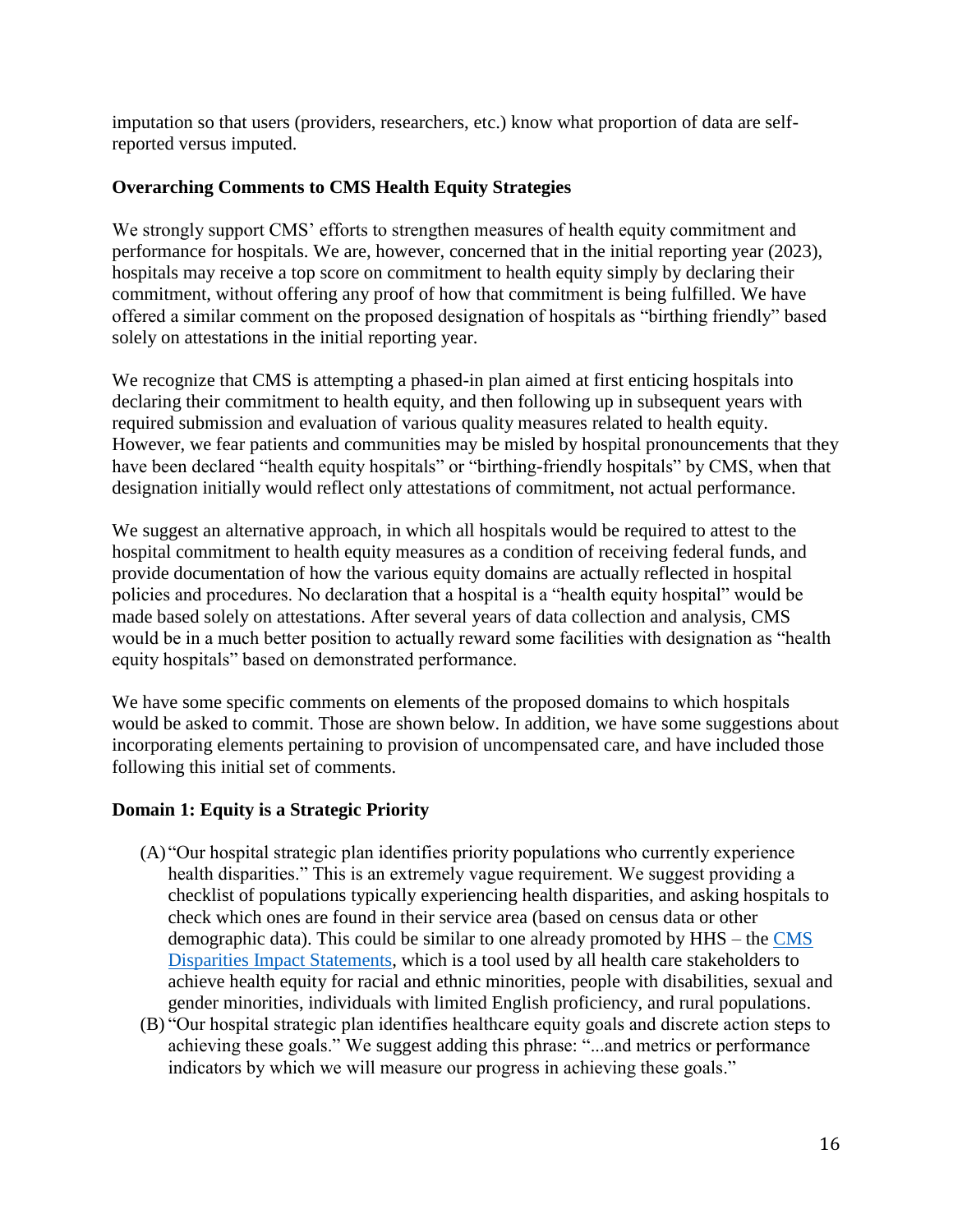- (C) "Our hospital strategic plan outlines specific resources which have been dedicated to achieving our equity goals." We suggest adding "including commitments of financial support, human resources and, when applicable, physical facility capacity.
- (D) "Our hospital strategic plan describes our approach for engaging key stakeholders, such as community-based organizations." Again, this is quite vague. We suggest requiring an approach for "meaningful engagement" of staff and leadership at all levels, patients and their caregivers if appropriate, and diverse community-based organizations that represent the diverse identities of the service area, providing a checklist of desired approaches and asking each hospital to indicate which items on the checklist they have already accomplished or plan to accomplish, such as 1) having a community advisory board and engaging members of that board in development and execution of the hospital's strategic plan for advancing health equity; 2) sponsoring listening sessions or community forums at which people from groups experiencing health disparities can provide feedback and suggestions on how to advance the hospital's work on health equity; 3) plans for continuous staff engagement to tie the strategic plan to the hospital's mission, vision and values across departments 4) dedicated trainings to empower staff at all levels to contribute to discussions on how racism and bias affect them and their patients and how to take action in implementing health equity in all aspects of their work and build their skills (e.g. trainings on implicit bias, cultural humility, and creating psychologically safe environments and caring for the needs LGBTQ+ BIPOC and Immigrant patients)

### **Domain 2: Data Collection**

The wording of this domain is generally good. We suggest the following improvements:

- (A) "Our hospital collects demographic information, including self-reported race and ethnicity and/or social determinant of health information on the majority of our patients." We suggest adding collection of voluntarily-provided data on patients' disability status, sexual orientation and gender identity. We also suggest that hospitals be asked to detail their specific plans to improve collection of Race, Ethnicity and Language Data (REaL data) in more meaningful and purposeful ways, such as using a community participatory process in designing collection tools that will enhance capturing and using data, as well as provide help in finding gaps in data. Hospitals could also be encouraged to utilize community partners in the interpretation and communication of data about their community. Lastly, CMS may consider ways that it may incent hospitals to more rapidly adopt [USCDI v.3](https://www.healthit.gov/isa/united-states-core-data-interoperability-uscdi#draft-uscdi-v3) data classes and elements, once adopted by ONC.
- (B) "Our hospital has training for staff in culturally-sensitive collection of demographic and/or social determinant of health information." We suggest CMS provide examples of such training that have been found to be effective, such an update to National CLAS [Standards resources,](https://www.cms.gov/about-cms/agency-information/omh/downloads/data-collection-resources.pdf) by and with community members represented in each demographic category.

#### **Domain 3: Data Analysis**

In addition to the recommended stratification of key performance indicators by demographics or other variables, we suggest that hospitals be encouraged to compare the demographics of the patients they are actually serving with the demographics of the people residing in the hospital's service area. Such an analysis would help identify groups of people who reside in the hospital's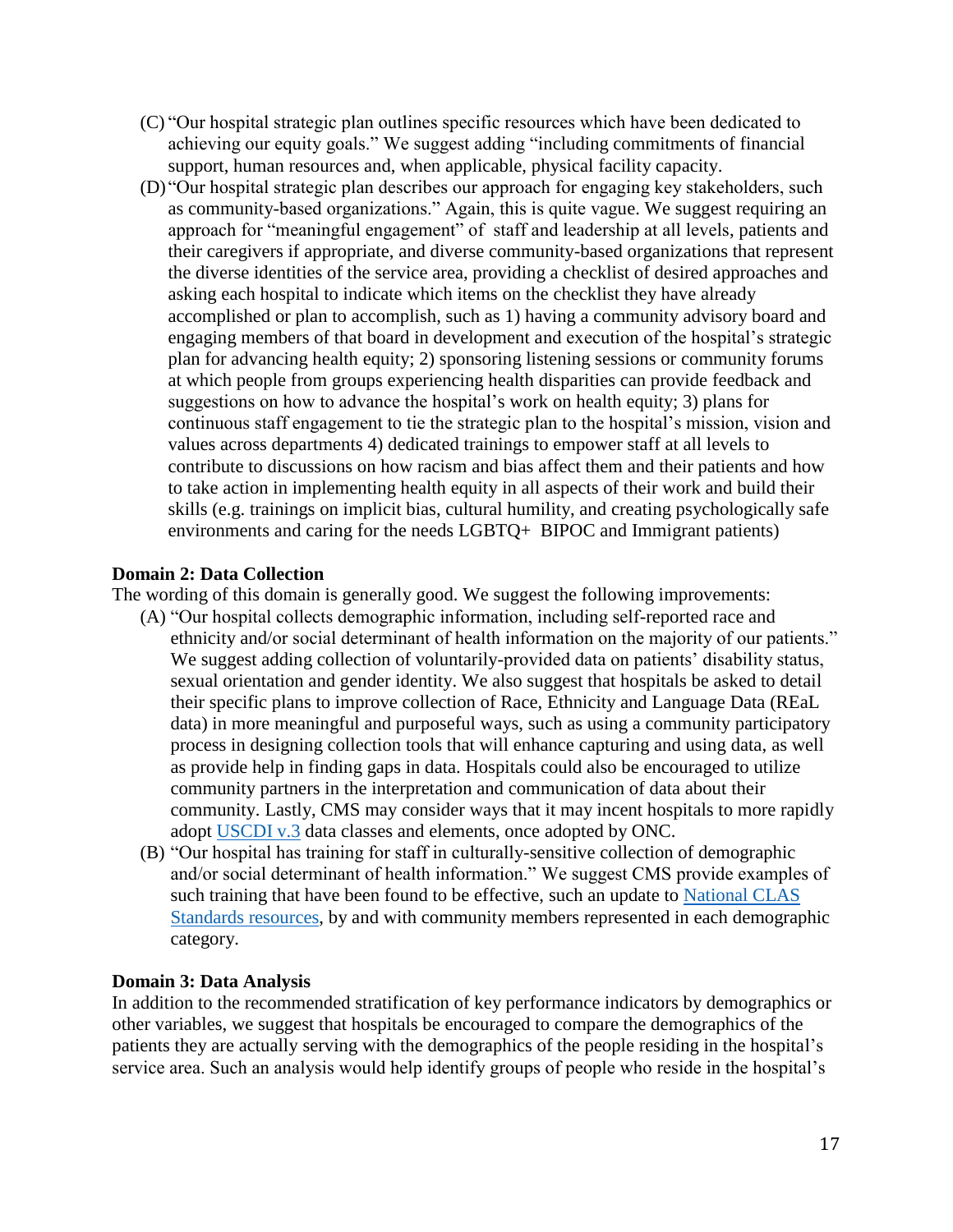service area and experience health disparities but are not being served by the hospital. Such an analysis could help guide hospital outreach to under-served groups in the community.

Hospitals committed to advancing health equity are positioned to help change erroneous and harmful narratives about the inequities observed in health outcomes and access to care in racially and ethnically diverse groups. Thus, we further suggest that data analysis plans incorporate steps for including an intersectional, anti-racist health equity lens in the interpretation, presentation and communication of the data with opportunities for hospitals' community advisory boards to review. This should include proactive steps to explicitly name anti-black racism and longstanding structural racism as root causes of inequities when interpreting and communicating findings, and whenever possible, make clear that observed health inequities are not due to biological traits, gender identities or other characteristics of ethnically and racially diverse individuals or groups.

# **Domain 4: Quality Improvement**

The sole requirement in this section is very general: "Our hospital participates in local regional or national quality improvement activities focused on reducing health disparities." We suggest requiring hospitals to specify which activities they are participating in. CMS might also provide a few examples of such quality improvement activities that are recognized as effective. For example, an updated and targeted dissemination of [AHRQ's systematic review of quality](https://effectivehealthcare.ahrq.gov/products/disparities-quality-improvement/research)  [improvement interventions to address health disparities](https://effectivehealthcare.ahrq.gov/products/disparities-quality-improvement/research) may be warranted. As mentioned above, the CMS Disparities Impact Statement – as tested in the CMS Accountable Health Communities Model, is one such tool that employs a quality improvement approach to reducing health disparities.

# **Domain 5: Leadership Engagement**

We strongly suggest that the attestation of Leadership Engagement go beyond annual reviews of a strategic plan and key performance indicators. "Routine and thorough attention to equity" and "setting an organizational culture of equity" require more frequent engagement and a more active role for hospital leaders. At a minimum, this should include:

- Meaningful engagement with patients, characterized by transparency and inclusivity, a respect for different cultures, significant and ongoing investment of hospital resources, and acknowledgment and efforts to correct historic power imbalances. Community forums and other methods of engagement can reality-test the strategic plan for achieving health equity and give the hospital an opportunity to receive direct feedback and testimonials from individuals regarding their perception of progress towards improved equity.
- More frequent reviews of the strategic plan and key performance indicators; we recommend quarterly.
- Regular communication from leadership to hospital employee via employee newsletters, participation in departmental staff meetings, and similar means -- about health equity as an institutional value, progress on the strategic plan, and the importance of following through on activities to improve equity.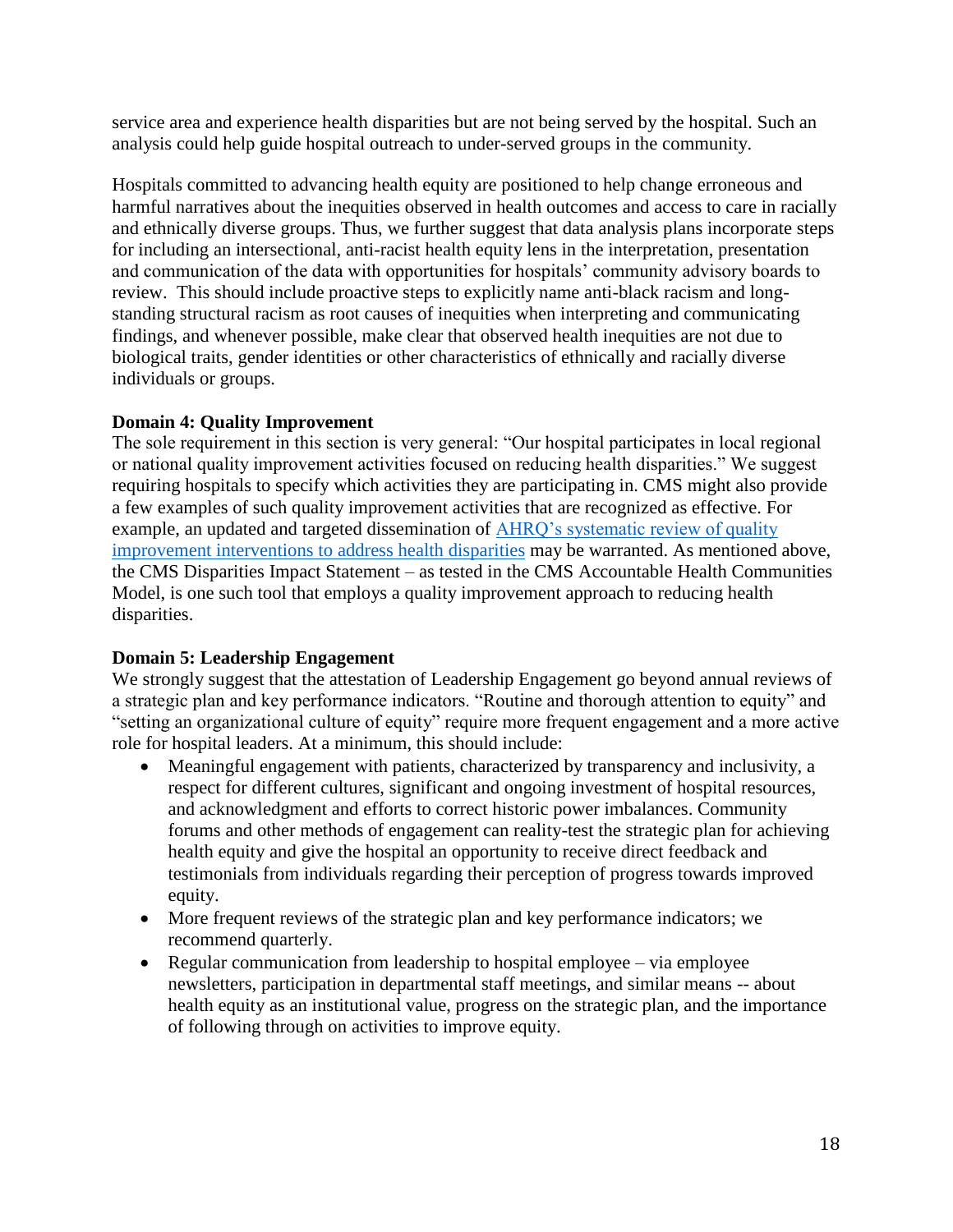### **Additional comments on analysis of data on health disparities**

We applaud CMS for its *within* and *between* analysis of health disparities data in select quality measures and quality improvement data. We urge that CMS require analysis of health disparities data *within* hospitals and also perform such analysis *across* groups of hospitals, with all hospital data, where appropriate. Within-in hospital data will reveal disparities among patients of the hospitals by race, ethnicity and other demographic variables, and provide important guidance about how the hospital should address identified disparities and potential inequities. Analysis *across hospitals* is critical to identifying patterns of disparities and inequities existing between and among groups of hospitals. We suggest such analysis could compare all of the hospitals in a particular geographic region on their performance in addressing the health care needs of medically-underserved populations within that region. A separate analysis could compare the performance of different types of hospitals, such as comparing public hospitals with for-profit hospitals and non-profit hospitals in their performance on key health equity measures.

### **Additional recommendations to address the burden of medical debt should be included in hospital health equity strategies**

### **Domain 1: A strategic plan for advancing health care equity should affirmatively include strengthening policies around financial assistance programs (FAP) and protecting patients from medical debt.**

The overall statistic of U.S. households burdened with medical debt masks significant racial and ethnic disparities. Despite the passage of the Affordable Care Act, 30 million people remain uninsured—more than one third of them have medical debt.<sup>17</sup> This is the result of racist policies that that create barriers or outright exclusion for specific population groups from accessing public health insurance programs. As a result, many uninsured people are immigrants and lowincome people of color living in states that continue to refuse expanding Medicaid.<sup>18</sup> Additionally, 22 percent of insured people have outstanding medical bills. This means just about anyone is at risk of incurring medical debt, especially as insurance deductibles, copayments and coinsurance increase year after year.<sup>19</sup> It is well documented that many people saddled with high medical debt delay needed care to avoid incurring more bills. The implications of this problem were made obvious over the past two years, as we have encouraged people to seek testing and treatment for COVID-19. Living with outstanding medical bills also creates health problems, causing stress that can lead to poor physical and mental health.

As anchor institutions in communities, hospitals are in a unique position to advance health justice, promote economic security and preserve access to care for all. Hospitals' commitment to health equity should therefore make certain that their policies do not burden community residents

l <sup>17</sup> Findings from the Commonwealth Fund Biennial Health Insurance Survey, 2020 [https://www.commonwealthfund.org/publications/issue-briefs/2020/aug/looming-crisis-health-coverage-2020](https://www.commonwealthfund.org/publications/issue-briefs/2020/aug/looming-crisis-health-coverage-2020-biennial) [biennial](https://www.commonwealthfund.org/publications/issue-briefs/2020/aug/looming-crisis-health-coverage-2020-biennial)

<sup>18</sup> Raymond Kluender, Neale Mahoney, Francis Wong and Wesley Yin. Medical Debt in the US, 2009-2020. JAMA. 2021; 326(3):250-256. doi:10.1001/jama.2021

<sup>&</sup>lt;sup>19</sup> Findings from the Commonwealth Fund Biennial Health Insurance Survey, 2020 [https://www.commonwealthfund.org/publications/issue-briefs/2020/aug/looming-crisis-health-coverage-2020](https://www.commonwealthfund.org/publications/issue-briefs/2020/aug/looming-crisis-health-coverage-2020-biennial) [biennial](https://www.commonwealthfund.org/publications/issue-briefs/2020/aug/looming-crisis-health-coverage-2020-biennial)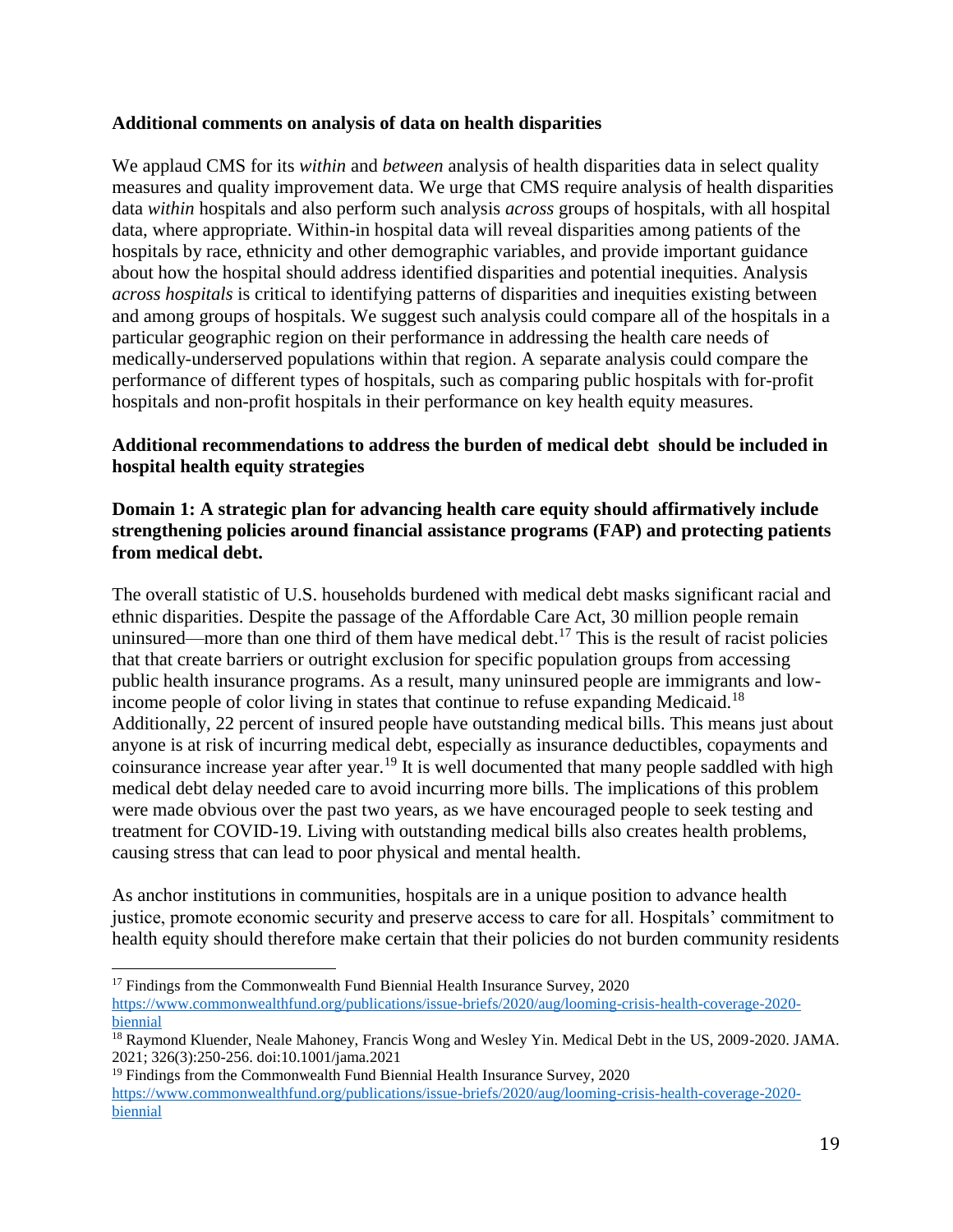and employees.<sup>20</sup> In addition to requiring hospitals to adopt: (1) Best practices for resolution of [medical accounts as developed by the Healthcare Financial Management Association,](https://www.hfma.org/content/dam/hfma/Documents/industry-initiatives/best-practices-medical-resolution-medical-accounts.pdf) and (2) [Community Catalyst's five principals for hospital financial assistance, billing and collection](https://www.communitycatalyst.org/resources/tools/the-advocates-resource-community-power-leading-the-charge-to-improve-community-benefit-and-economic-stability/pdf/Principles-for-Improving-Financial-Assistance-0615-FINAL.pdf)  [policies,](https://www.communitycatalyst.org/resources/tools/the-advocates-resource-community-power-leading-the-charge-to-improve-community-benefit-and-economic-stability/pdf/Principles-for-Improving-Financial-Assistance-0615-FINAL.pdf) we call on CMS to adopt elements of model laws passed recently in California, Colorado, Illinois, Maryland, and New Mexico.<sup>21</sup> The laws vary in specifics but have in common statewide requirements, such as:

- Screening and providing free or discounted care to low-income patients regardless of their immigration status.
- Clearly notifying all patients about hospital policies regarding financial assistance programs, billing, and collections.
- Setting limits on charges to uninsured patients and the terms of payment
- Clearly restricting the use of extraordinary collection actions
- Complying with reporting requirements that aim to explore disparities.
- Soliciting feedback from patients and patient advocates on notification of patient's rights.

For example,

- Colorado requires health care facilities to screen each uninsured patient for public health insurance programs, the Colorado Indigent Care Program and hospital financial assistance programs and caps charges for uninsured patients at approximate rates paid by public payers.
- Illinois<sup>22</sup> addresses equity by mandating that financial assistance policies be available to "any person living in Illinois and who intends to remain living in Illinois indefinitely," and requires hospitals to describe activities that aim to address health disparities, advance health equity, and improve community health through their community benefit plans.
- Maryland<sup>23</sup> requires health care facilities to collect and report data on patient groups based on based on race, ethnicity, and primary language spoken to help evaluate hospitals' compliance with the required screening, discounted care, payment plan, and collections practices.
- New Mexico prohibits Health care facilities and third-party health care providers and medical creditors from pursuing collection actions, i.e., selling debt and filing lawsuits to collect medical debt, against patients who are determined to be indigent patients (with income at or below 200% FPL) over charges for health care services and medical debt.

# **Domain 2: Collecting data allows measurement, which can highlight a hospital's strength and its areas for improvement.**

One driver of health inequities is medical debt, which is unevenly distributed across people of different races and ethnicities – Black people and people of Hispanic origin are more likely to have medical debt than white, non-Hispanic people. Disparities in medical debt can lead to disparities in health care access and outcomes, because medical debt is a financial barrier to care.

<sup>22</sup> <https://legiscan.com/IL/text/SB1840/2021>

 $\overline{\phantom{a}}$ <sup>20</sup> Community Catalyst, Blog: Hospital Billing and Financial Practices: "First Do No Harm."

https://www.communitycatalyst.org/blog/hospital-billing-and-financial-practicesfirst-do-no-harm#.Yqj7LnbMKUk <sup>21</sup> Robertson CT, Rukavina M, Fuse Brown EC. [New State Consumer Protections Against Medical Debt.](https://jamanetwork.com/journals/jama/article-abstract/2787901) JAMA.

<sup>2022;327(2):121–122.</sup> doi:10.1001/jama.2021.23061

<sup>&</sup>lt;sup>23</sup>[https://leginfo.legislature.ca.gov/faces/billCompareClient.xhtml?bill\\_id=202120220AB1020&showamends=false](https://leginfo.legislature.ca.gov/faces/billCompareClient.xhtml?bill_id=202120220AB1020&showamends=false)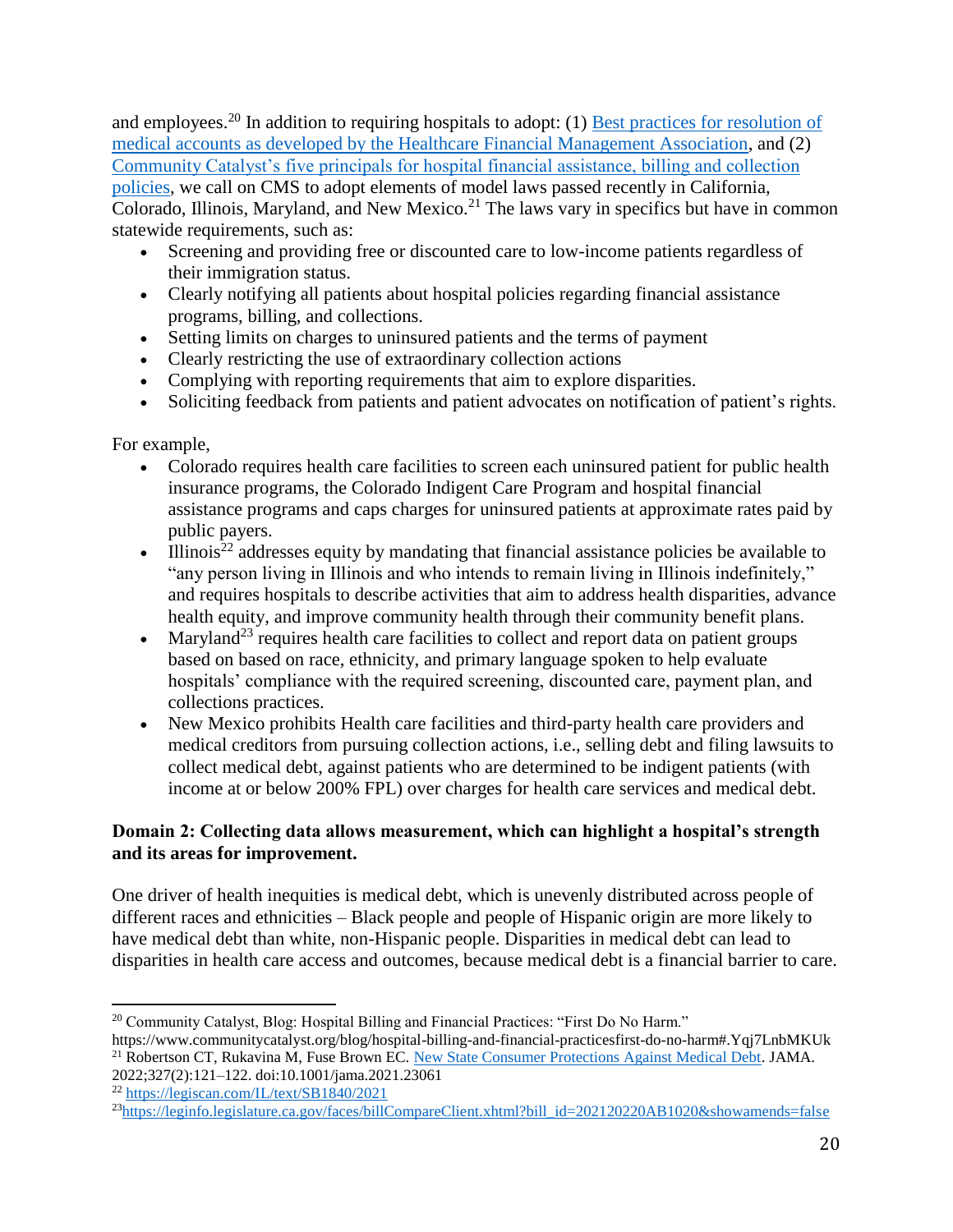Collecting data about hospital practices that are associated with the accumulation of medical debt will advance equity by allowing hospitals to identify where their policies are and are not being properly applied, whether there might be bias in how the policies are applied, and how they can improve their service to patients by limiting their exposure to medical debt. Therefore, we recommend that hospitals collect and report these data, stratified by race and ethnicity. *See Appendix 1 for our recommendations on types of data to be collected*.

### **Domain 3: Analysis of KPIs by demographic characteristics and social determinants of health should include multi-variate analyses that examine KPI** *by* **demographic** *and* **SDOH to illuminate equity gaps that result from interactions of factors.**

For example, variations in performance between patient groups with lower and higher incomes might be anticipated (poverty being a SDOH), but analyses should also include variations across and within racial and ethnic groups among the patients with low income. In addition, we recommend that the performance indicators analyzed for equity include adherence to best practices for financial assistance and billing and collections policies, such as completed and accepted applications for financial assistance, and the use of extraordinary collection actions.

Further, we recommend that hospitals be encouraged and financially incented to routinely use ICD-10 Z-codes (Z-55 to Z-65) to document social determinants of health, which will allow for a richer analysis of disparities and health equity. The benefit of using Z codes to address social determinants and improve outcomes is explained clearly in CMS's document "Using Z Codes: The Social Determinants of Health (SDOH); Data Journey to Better Outcomes."<sup>24</sup> In particular, to align with the Biden-Harris Administration's health equity priorities spelled out in EO 13985, Community Catalyst recommends that hospitals be required to collect and regularly report data for the income-related codes Z59.5 (extreme poverty), Z59.6 (low income), and Z59.7 (insufficient social insurance and welfare support). Absent a specific code for medical debt, these codes, when analyzed with other demographic and coverage information, can demonstrate the numbers of patients who are susceptible to burdensome debt and can reveal racial and ethnic disparities within those numbers. The codes can also be used to measure performance on indicators such as those suggested above: completed and accepted applications for financial assistance and the use of extraordinary collection actions.

More consistent use of Z codes would allow CMS and other payers to better analyze the clinical outcomes, utilization, and costs associated with the codes, so that payers can confidently incorporate the codes into reimbursement. Community Catalyst also recommends that a new code be created that would allow medical debt to be analyzed directly for its influence on outcomes as a social determinant of health, and welcome an opportunity to partner with CMS on all of the above-mentioned recommendations.

Thank you for this opportunity to comment, as we continue supporting you as thought-partners, as you continuously develop effective and impactful policies.

 $\overline{\phantom{a}}$ <sup>24</sup> [https://www.cms.gov/files/document/zcodes-infographic.pdf,](https://www.cms.gov/files/document/zcodes-infographic.pdf) accessed June 14, 2022.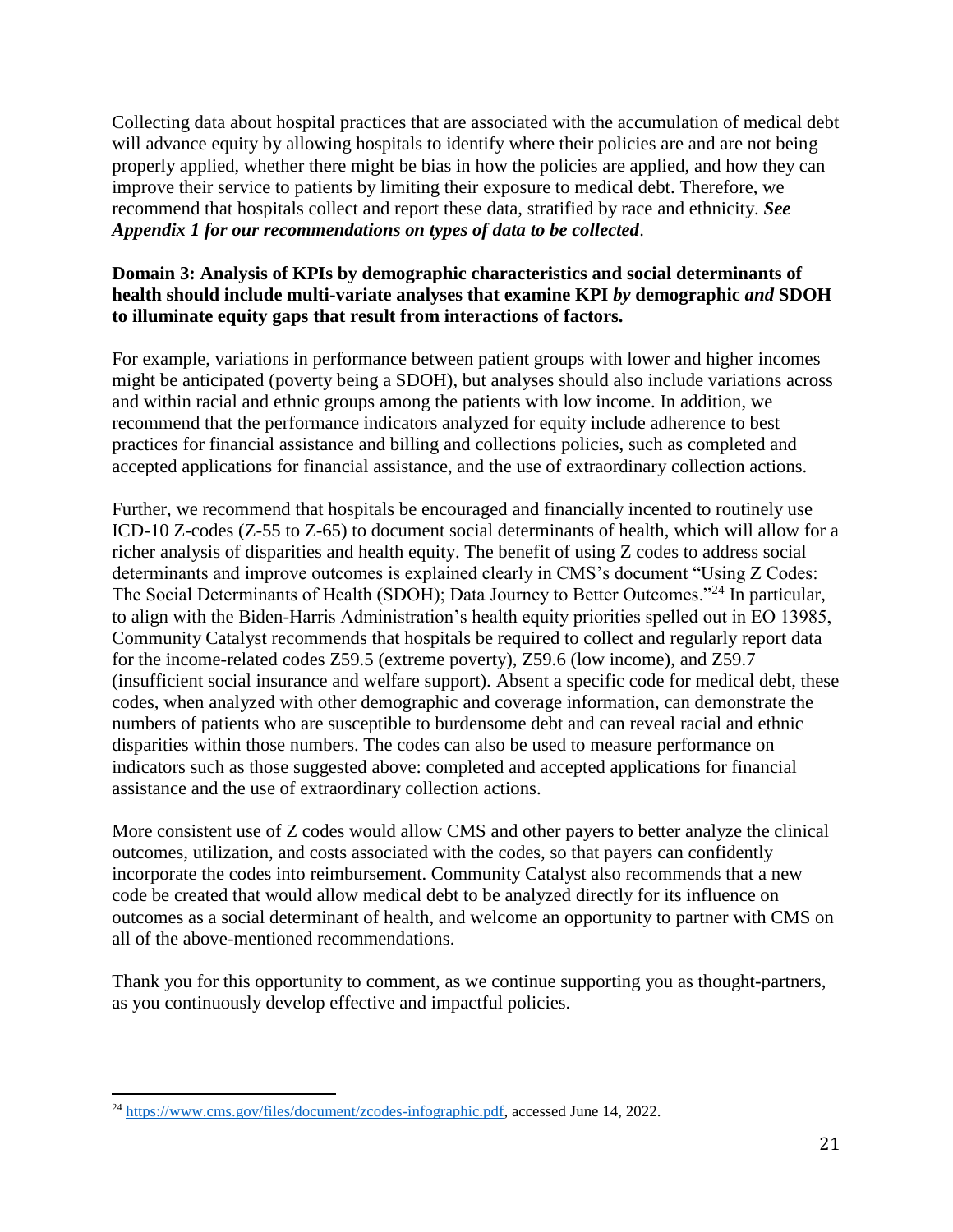Respectfully submitted,

Brandon G. Wilson Drptt Mtha

Dr. Brandon G. Wilson, DrPH, MHA Director of the Center for Consumer Engagement in Health Innovation Community Catalyst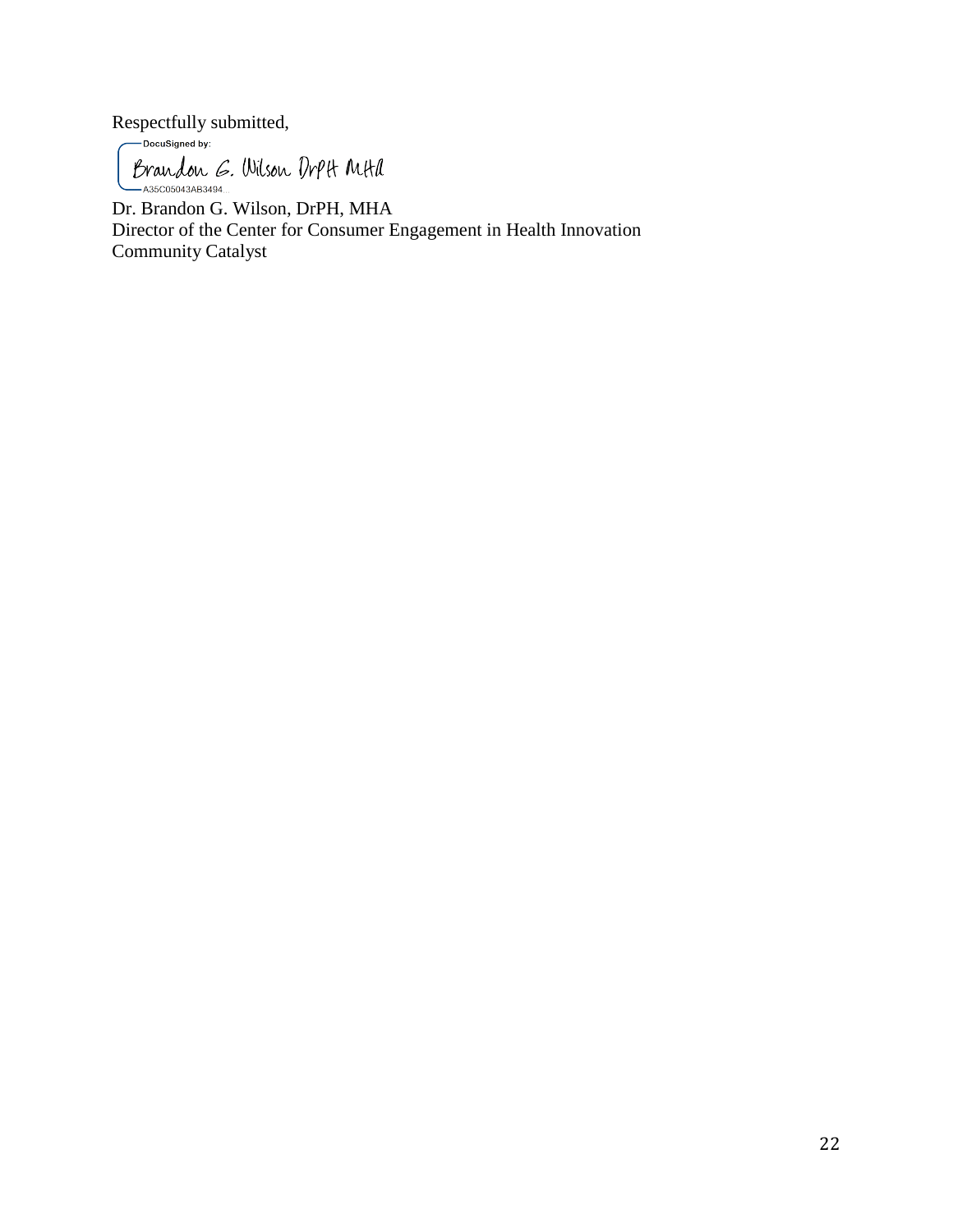### **Appendix 1: Recommendations on types of data to be collected and analyzed to address the economic and health impacts of medical debt**

• Number of applications for financial assistance Received Approved

Denied (and reasons for denial)

- Number of accounts sent to third party collection agencies Value of accounts
- Extraordinary collection actions authorized to be taken by the provider
- Number of patients whose care was deferred or denied or required to make a payment before providing medically necessary care due to nonpayment of a bill for previously provided care
	- o Value of accounts
- Number of patients who have had adverse information reported to consumer credit reporting agencies or credit bureaus
	- o Range of account values
- Number of accounts sold to debt buyers
	- o Value of accounts
- Number of patients provider has filed lawsuits against
	- o Number of wage garnishments
		- Value of garnishments
		- Range of garnishment amounts
	- o Number of liens on primary residence or other property
		- Value of liens
		- Range of lien amounts
	- o Number of bank accounts attached or seized
		- Amounts attached or seized
		- Range of amounts
	- o Number of civil actions resulting in:
		- The arrest of an individual
		- An individual being subjected to a writ of body attachment
- Financial product offerings
	- o Name of vendor, type of loans, rate of interest, terms
	- o Process for informing patients of financial products to ensure that proper vetting takes place to determine whether patient qualifies for financial assistance of coverage.
	- o Number of loans originated
		- Value of loans
		- Range of loan amounts
- Debt Sales
	- o Name of vendor, terms of the sale
	- o Process for informing patients of debt sale
	- o Number of accounts sold
	- o Age of accounts